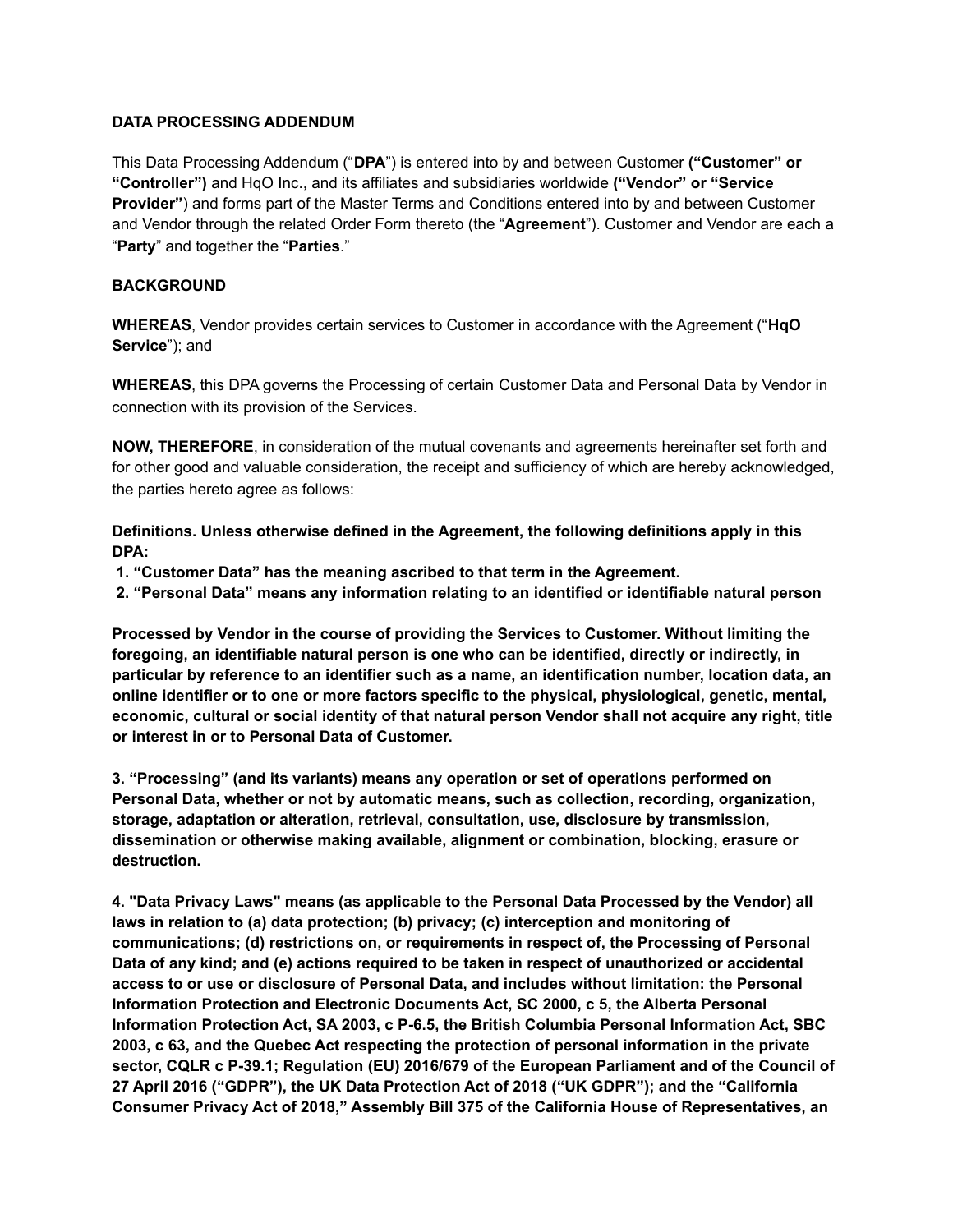act to add Title 1.81.5 (commencing with Section 1798.100) to Part 4 of Division 3 of the Civil Code, **relating to privacy and approved by the California Governor on June 28, 2018, including any amendments thereto from time to time, and together with any orders, guidelines and/or instructions issued under any of the above by relevant supervisory authorities or courts of competent jurisdiction.**

**5. "New EU SCCs" means the Standard Contractual Clauses issued pursuant to Commission Implementing Decision (EU) 2021/914 of 4 June 2021** *on standard contractual clauses for the transfer of personal data to third countries pursuant to Regulation (EU) 2016/679 of the European Parliament and of the Council***, completed as set forth in Schedule A to this DPA.**

**6. "Old EU SCCs" means the Standard Contractual Clauses issued pursuant to EU Commission Decision of 5 February 2010** *on standard contractual clauses for the transfer of personal data to processors established in third countries under Directive 95/46/EC of the European Parliament and of the Council* **(available as of the Effective Date at http://data.europa.eu/eli/dec/2010/87/2016-12-17).**

**7. "Subprocessor" means any third-party engaged by Vendor to Process Personal Data on Vendor's behalf in connection with providing the services under the Agreement.**

#### **Data Protection Obligations**

1. **Compliance with Laws.** Vendor shall comply with all applicable Data Privacy Laws, rules and regulations in relation to the Processing of Personal Data under the Agreement and this DPA. If Vendor determines that it can no longer meet its obligations under this DPA or applicable Data Privacy Laws, Vendor shall immediately notify Customer, stop Processing all Personal Data, and take any other commercially-reasonable remediation measure requested by Customer in good faith.

2. **Instructions.** The Agreement and this DPA sets out the Customer's Processing instructions to Vendor.

Vendor shall only Process Personal Data and Customer Data (i) on behalf of Customer and as necessary for Vendor to provide the Services, (ii) in compliance with Customer's instructions under the Agreement and this DPA and (iii) to comply with applicable law. The Parties agree that Customer may communicate any change in its instructions to Vendor by way of written notification to the Vendor and that Vendor shall abide by such instructions, unless prohibited by applicable Data Privacy Laws. Vendor shall immediately inform the Customer in writing if, in Vendor's opinion, any of Customer's instructions infringes applicable laws or impedes the provision of Services and shall provide a detailed explanation of the reasons for its opinion in writing, unless prohibited by applicable Data Privacy laws from providing such detailed explanation.

#### 3. **Restrictions on Use of Data.**

3.1 The Vendor agrees that the Customer discloses Personal Data to Vendor solely (i) for a valid

business purpose; and (ii) to allow the Vendor to perform the Services.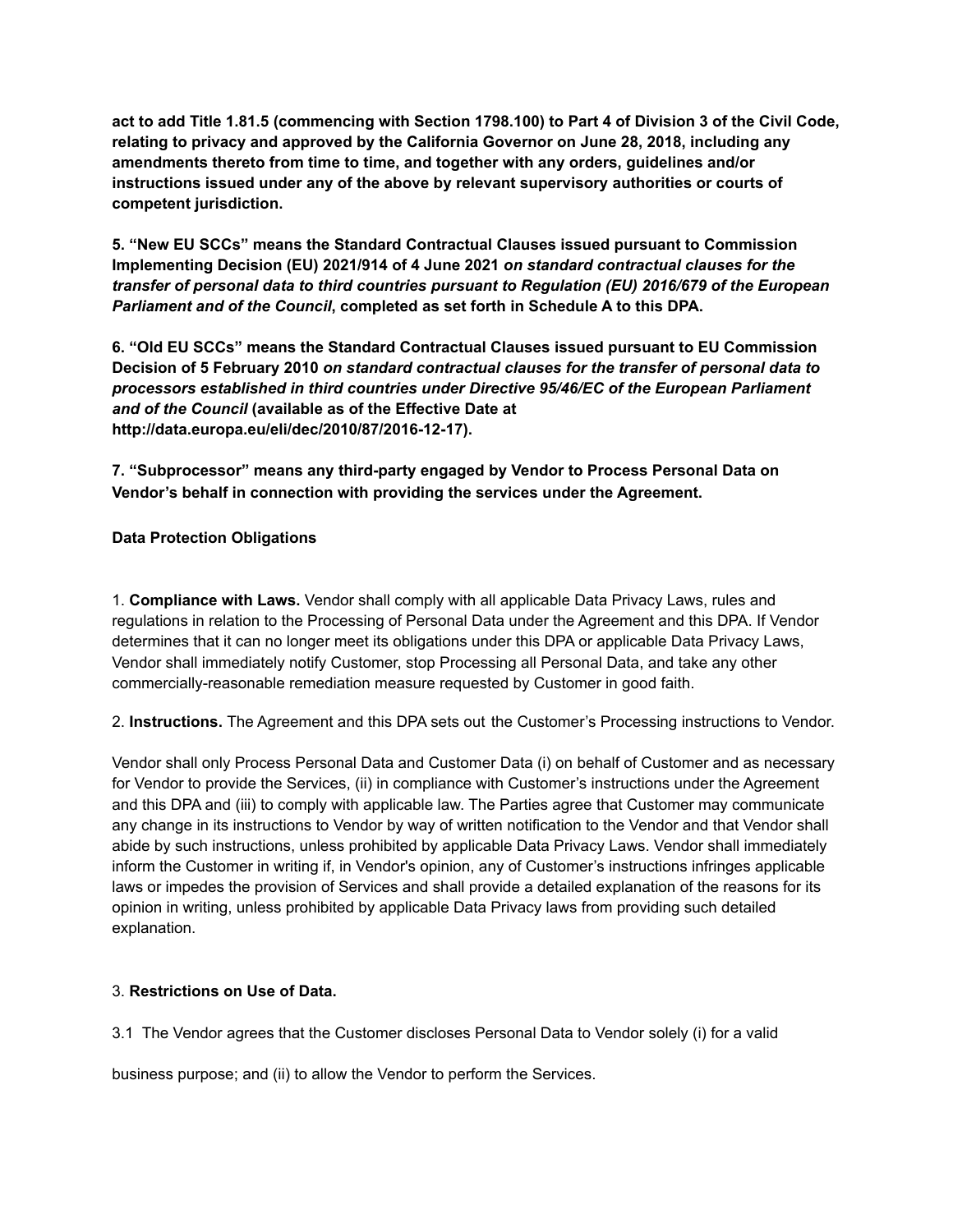3.2 Vendor will not: (i) sell Personal Data; (ii) retain, use, or disclose Personal Data for any purpose

other than providing the Services; and (iii) retain, use, or disclose the Personal Data except as permitted in the Agreement between Vendor and Customer and any agreements between (x) the applicable data subject to which the Personal Data applies.

3.3 Vendor understands the prohibitions outlined in Section 3.

#### 4. **Vendor Personnel.** Vendor will restrict its personnel from Processing Personal Data and/or Customer

Data without authorization. Vendor will impose appropriate contractual obligations upon its personnel, including relevant obligations regarding confidentiality, data protection and data security. Vendor shall ensure that any personnel who have access to Personal Data have undergone appropriate training to ensure that they understand their data protection responsibilities with respect to Personal Data that they Process on behalf of Customer. Vendor also warrants that any person acting under its authority and with access to Personal Data for the provision of the Services shall Process Personal Data only pursuant to the Agreement and this DPA.

#### 5. **Disclosure requests.**

Vendor will immediately refer to Customer any request received from any relevant supervisory authority under applicable Data Privacy Laws that relate to the Vendor's Processing of Personal Data. Vendor shall cooperate with Customer in its dealings with any supervisory authority concerned and with any audit request received from a supervisory authority concerned. Customer shall be entitled to disclose this DPA or any other document (including contracts with subcontractors) that relate to the performance of its obligations under this DPA provided Vendor has agreed and the parties have cooperated on redacting any confidential or sensitive information.

Vendor will not disclose Personal Data to any third party (including any government agency, court, or law enforcement) except with written consent from Customer or as necessary to comply with applicable law. If Vendor must disclose Personal Data to a law enforcement agency or third party, Vendor shall provide Customer with notice of the access request to allow Customer to seek a protective order or other appropriate remedy. If notice is legally prohibited, Vendor shall protect the Personal Data from unnecessary disclosure as if it were Vendor's own confidential information and shall inform Customer promptly as soon as possible if and when such legal prohibition ceases to apply.

If Vendor receives any request or communication from a data subject that relates to the Processing of his or her Personal Data ("**Data Subject Request**"), Vendor shall (i) not directly respond to the Data Subject Request, (ii) notify Customer without delay upon and no later than five (5) business days after becoming aware of the Data Subject Request and (iii) provide full cooperation, information and assistance according to further instructions from Customer.

If Customer receives a Data Subject Request, Vendor shall provide Customer with full cooperation, information and assistance in addressing the Data Subject Request.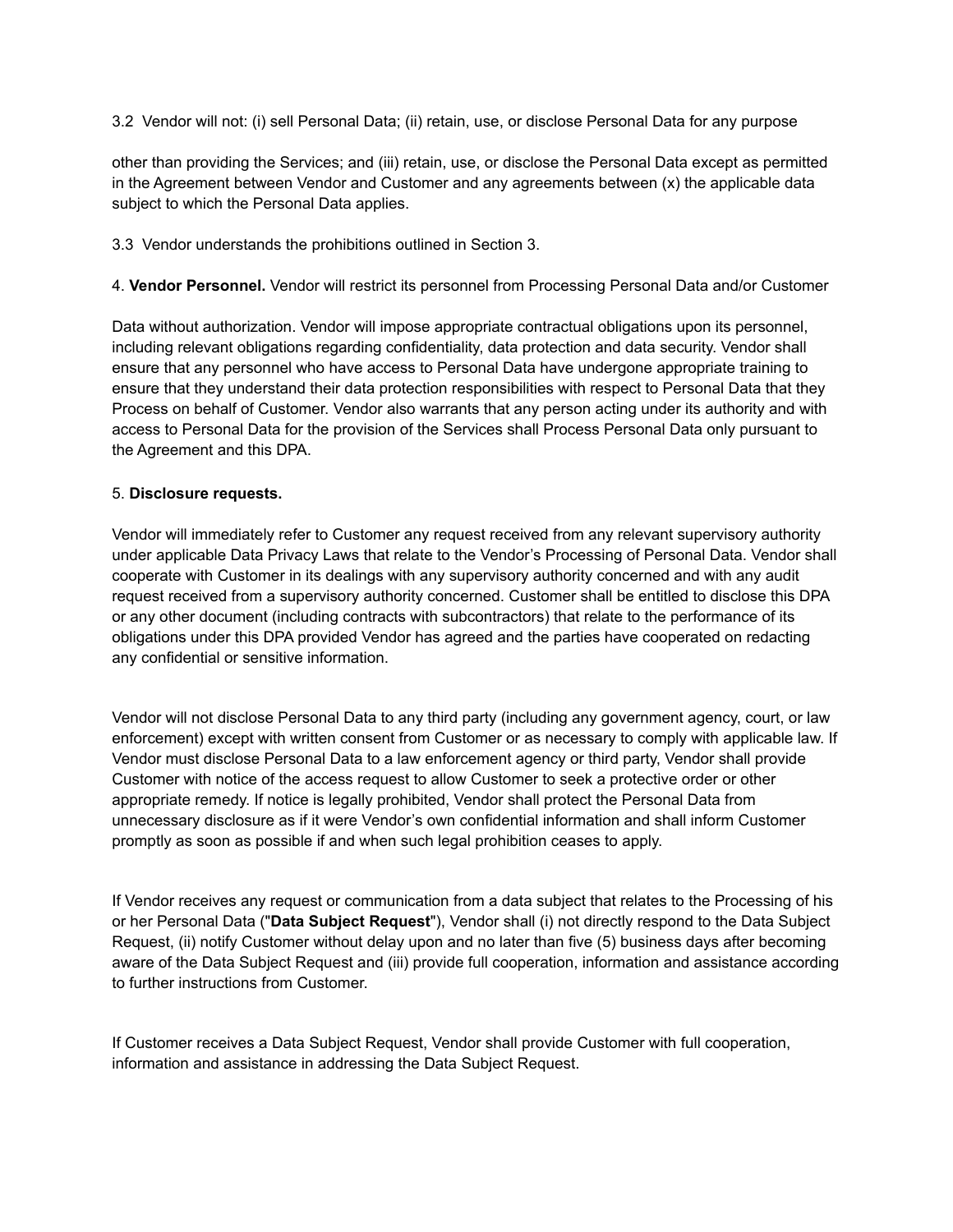6. **Deletion**. In accordance with the Agreement, Vendor shall securely delete all Personal Data and Customer Data whether in hardcopy or electronic form following any expiration or termination of this Agreement unless storage of Personal Data or Customer Data is required by applicable law, in which case Vendor shall protect the Personal Data and Customer Data as required by this DPA until such time as it is deleted or returned to Customer. For the purposes of this DPA, "delete" means to render permanently incapable of reconstruction.

7. **Subprocessing.** Vendor shall not engage any Subprocessors, processing Customer's or any Tenant's Personal Data, without notice to Customer. Customer declares its prior approval of Provider's use of the Subprocessors indicated in Schedule B to Process Personal Data. Vendor shall provide Customer with at least thirty (30) days' prior notice of any intended change to Appendix 1. Customer shall have the right to raise reasonable objections for a period of thirty (30) days after any such notice of an intended change to Appendix 1. Vendor shall enter into a binding written contract with each Subprocessor, which contract shall impose at least the same level of protection for Personal Data as those in this DPA having regard to the nature of the services provided by the Subprocessor. Vendor shall regularly check and document that the Subprocessor is fulfilling its obligations.

8. **Assistance to Customer.** Vendor shall provide timely assistance to Customer for Customer to comply with its obligations under applicable Data Privacy Laws, including requests from relevant supervisory authorities and government entities, or any requirements to perform data protection impact assessments under applicable Data Privacy Laws.

9. **Audit**. Vendor shall make available to Customer all information necessary to demonstrate compliance with this DPA. Vendor shall, upon reasonable notice, allow for and contribute to on-site inspections by Customer, an independent auditor selected by Customer that is bound by reasonable confidentiality obligations or a data protection authority of Vendor's or any of its subcontractors' data Processing facilities and activities to ensure compliance with this DPA. Such audits shall only occur after 20 business days' notice, shall be performed during normal business hours, and shall not unreasonably interfere with normal business activities of Vendor or any applicable subcontractor. Customer shall bear the reasonable expenses of such audits performed at its request.

#### 10. **Cross-Border Data Transfers**.

Vendor will comply with all Data Privacy laws applicable to Vendor in its role as provider of the HqO Service. Customer will comply with all applicable Data Privacy laws relevant to use of the HqO Service, including by obtaining any consents and providing any notices required under applicable Data Privacy laws for Vendor to provide the HqO Service. Customer will ensure that Customer and Customer's authorized users are entitled to transfer the Personal Data to Vendor so that Vendor and its Subprocessors may lawfully Process the Personal Data in accordance with this Addendum.

Customer authorizes Vendor and its Subprocessors to make international transfers of the Personal Data in accordance with this DPA so long as applicable Data Privacy law for such transfers is respected.

With respect to Personal Data transferred from the United Kingdom for which United Kingdom law (and not the law in any European Economic Area jurisdiction) governs the international nature of the transfer, and such law permits use of the Old EU SCCs but not use of the New EU SCCs, the Old EU SCCs form part of this DPA and take precedence over the rest of this DPA as set forth in the Old EU SCCs, until such time that the United Kingdom adopts the New EU SCCs, in which case the New EU SCCs as provided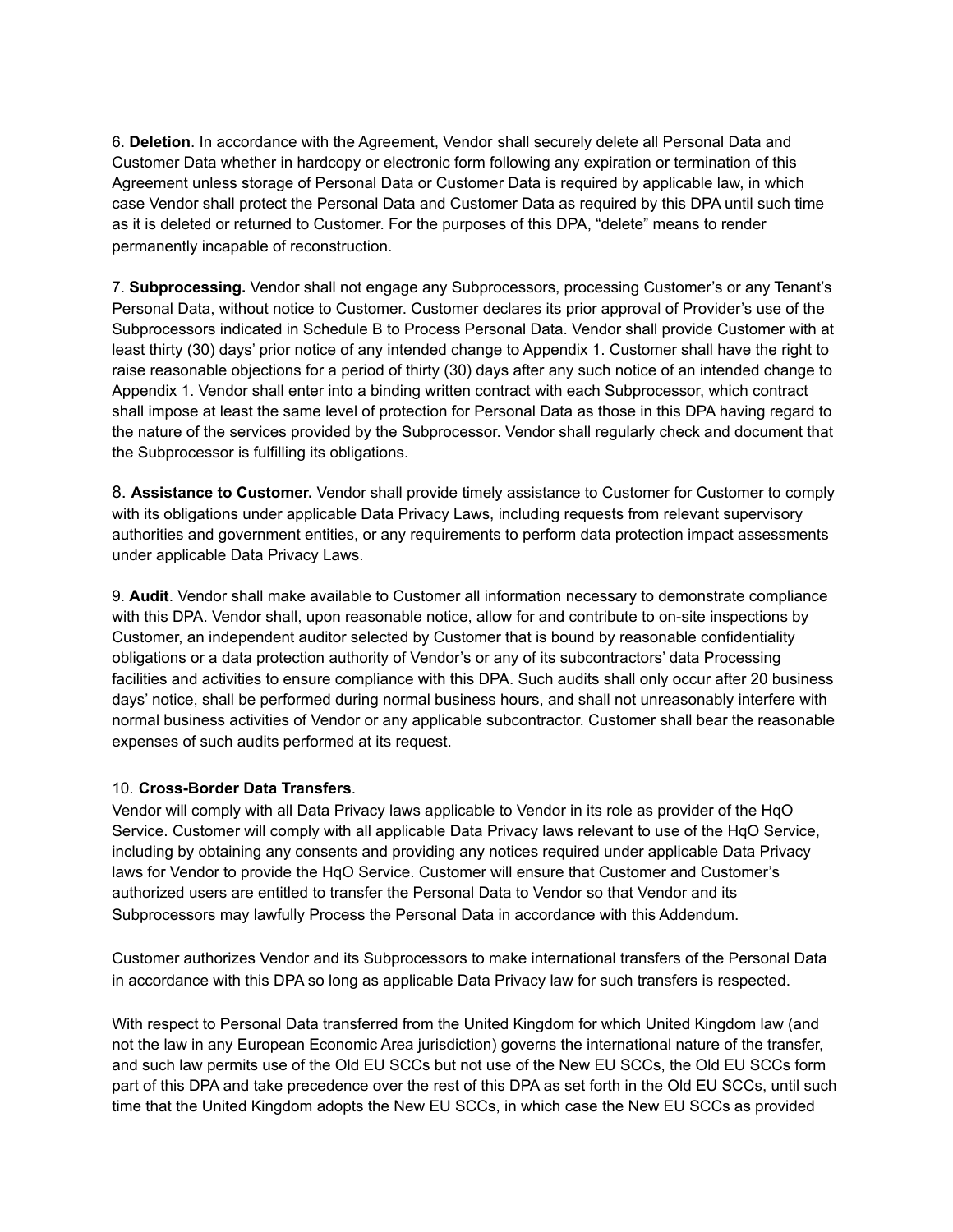herein will control. For purposes of the Old EU SCCs, they shall be deemed completed as follows:

The "exporters" and "importers" are the Parties and their Affiliates to the extent any of them is involved in such transfer, including those set forth in Annex I.A of the New EU SCCs.

- i. Clause 9 of the Old EU SCCs specifies that United Kingdom law will govern the Old SCCs.
- ii. The content of Appendix 1 of the Old EU SCCs is set forth in Annex I.B of the New EU SCCs herein.
- iii. The content of Appendix 2 of the Old EU SCCs is set forth in the Annex II.

With respect to Personal Data transferred from Switzerland for which Swiss law (and not the law in any European Economic Area jurisdiction) governs the international nature of the transfer, references to the GDPR in Clause 4 of the New EU SCCs are, to the extent legally required, amended to refer to the Swiss Federal Data Protection Act or its successor instead, and the concept of supervisory authority shall include the Swiss Federal Data Protection and Information Commissioner.

With respect to Personal Data transferred from the European Economic Area, the New EU SCCs incorporated herein as Schedule A shall apply, form part of this Addendum, and take precedence over the rest of this Addendum as set forth in the New EU SCCs.

11. **Additional Safeguards for the Transfer and Processing of Personal Data from the EEA, Switzerland, and the United Kingdom**. To the extent that Vendor Processes Personal Data of Data Subjects located in or subject to the applicable Data Protection Laws of the European Economic Area, Switzerland, or the United Kingdom, Vendor agrees to the following safeguards to protect such data to an equivalent level as applicable Data Protection Laws:

Customer and Vendor shall encrypt all transfers of the Personal Data between them, and Vendor shall encrypt any onward transfers it makes of such personal data, to prevent the acquisition of such data by third parties, such as governmental authorities.

Vendor represents and warrants that:

- i. As of the date of this contract, it has not received any directive under Section 702 of the U.S. Foreign Intelligence Surveillance Act, codified at 50 U.S.C. § 1881a ("FISA Section 702").
- ii. No court has found Vendor to be the type of entity eligible to receive process issued under FISA Section 702: (i) an "electronic communication service provider" within the meaning of 50 U.S.C § 1881(b)(4) or (ii) a member of any of the categories of entities described within that definition.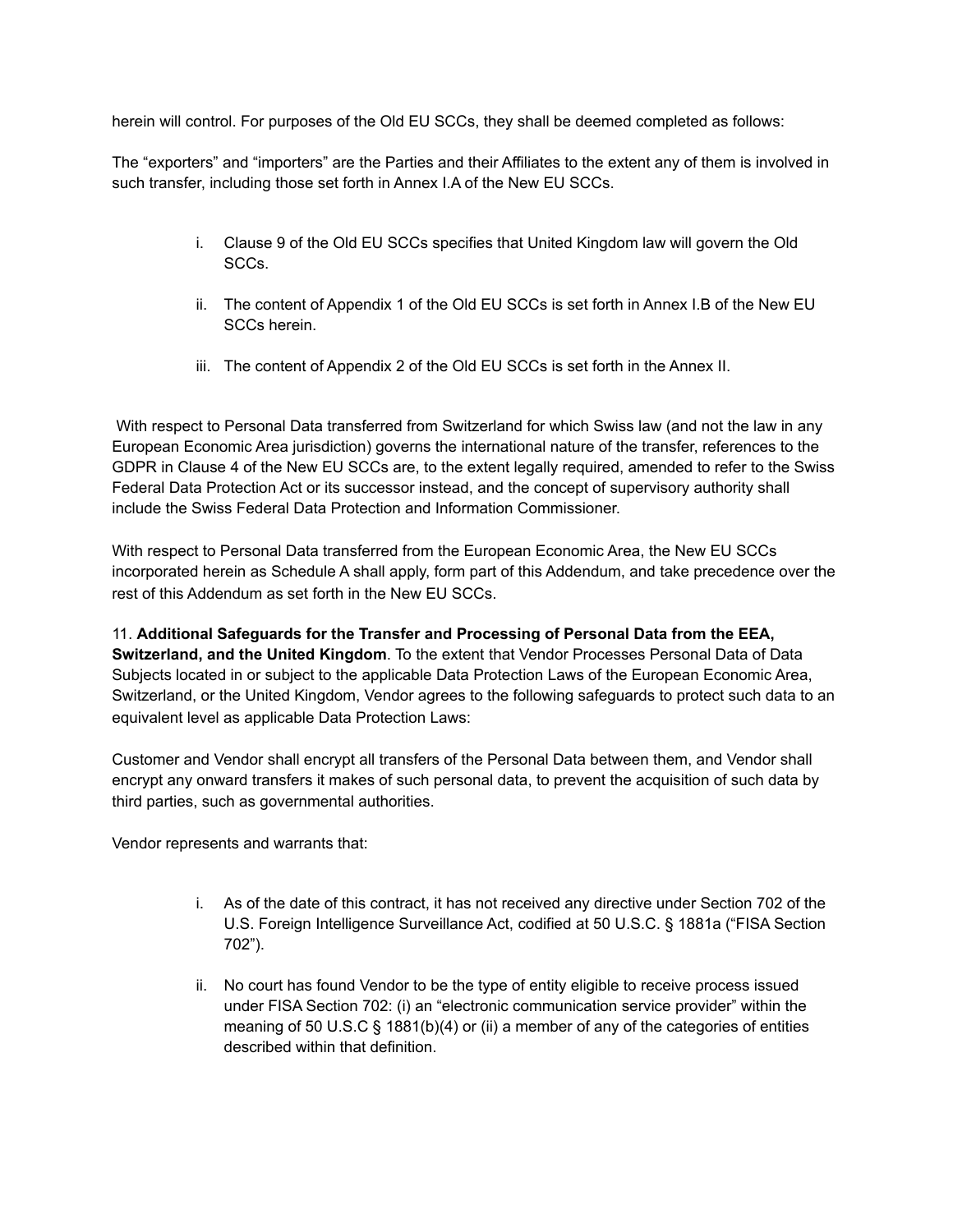iii. It is not the type of provider that is eligible to be subject to Upstream collection ("bulk" collection) pursuant to FISA Section 702.

Vendor will not comply with any request under FISA Section 702 for bulk surveillance, i.e., a surveillance demand whereby a targeted account identifier is not identified via a specific "targeted selector" (an identifier that is unique to the targeted endpoint of communications subject to the surveillance).

Vendor will use all reasonably available legal mechanisms to challenge any demands for data access through national security process it receives as well as any non-disclosure provisions attached thereto.

Vendor will take no action pursuant to U.S. Executive Order 12333.

At 12-month intervals or more often if allowed by law, Vendor shall, upon Customer's request, provide a transparency report indicating the types of binding legal demands for the personal data it has received, including national security orders and directives, which shall encompass any process issued under FISA Section 702.

Vendor will promptly notify Customer if Vendor can no longer comply with the clauses in this Section. Vendor shall not be required to provide Customer with specific information about why it can no longer comply, if providing such information is prohibited by applicable law. Such notice shall entitle Customer to terminate the Agreement (or, at Customer's option, affected statements of work, order forms, and like documents thereunder) and receive a prompt pro-rata refund of any prepaid amounts thereunder. This is without prejudice to Customer's other rights and remedies with respect to a breach of the Agreement.

12. **Security**. Vendor shall implement appropriate physical, technical and organizational measures to protect Personal Data and Customer Data against unauthorized or unlawful Processing. The measures shall ensure a level of security appropriate to the risk, including as appropriate: (i) pseudonymization and encryption of Personal Data and Customer Data, (ii) the ability to ensure the ongoing confidentiality, integrity, availability and resilience of Processing systems and services, (iii) the ability to restore the availability and access to Personal Data and Customer Data in a timely manner in the event of a physical or technical incident, and (iv) regular testing, assessing and evaluating the effectiveness of physical, technical and organizational measures for ensuring the security of any Processing for the purpose of providing the HqO Service. Vendor's security measures shall remain at least as robust as those contained at the following link: https://www.hqo.com/security-practices/.

13. **Notification of Personal Data Breach**. Vendor shall notify Customer without undue delay after becoming aware of or reasonably suspecting any breach of security leading to the accidental or unlawful destruction, loss, alteration, unauthorized disclosure of or access to Personal Data or Customer Data ("**Data Breach**"). Promptly after discovery or notice of a Data Breach, Vendor shall, at its own costs and expenses, take corrective action to mitigate the Data Breach and to protect the Personal Data and Customer Data from further compromise. Vendor shall provide reasonable information, cooperation and assistance to Customer in relation to a Data Breach of Customer Data and Personal Data, including regarding any communication of the Data Breach to data subjects and Supervisory Authorities.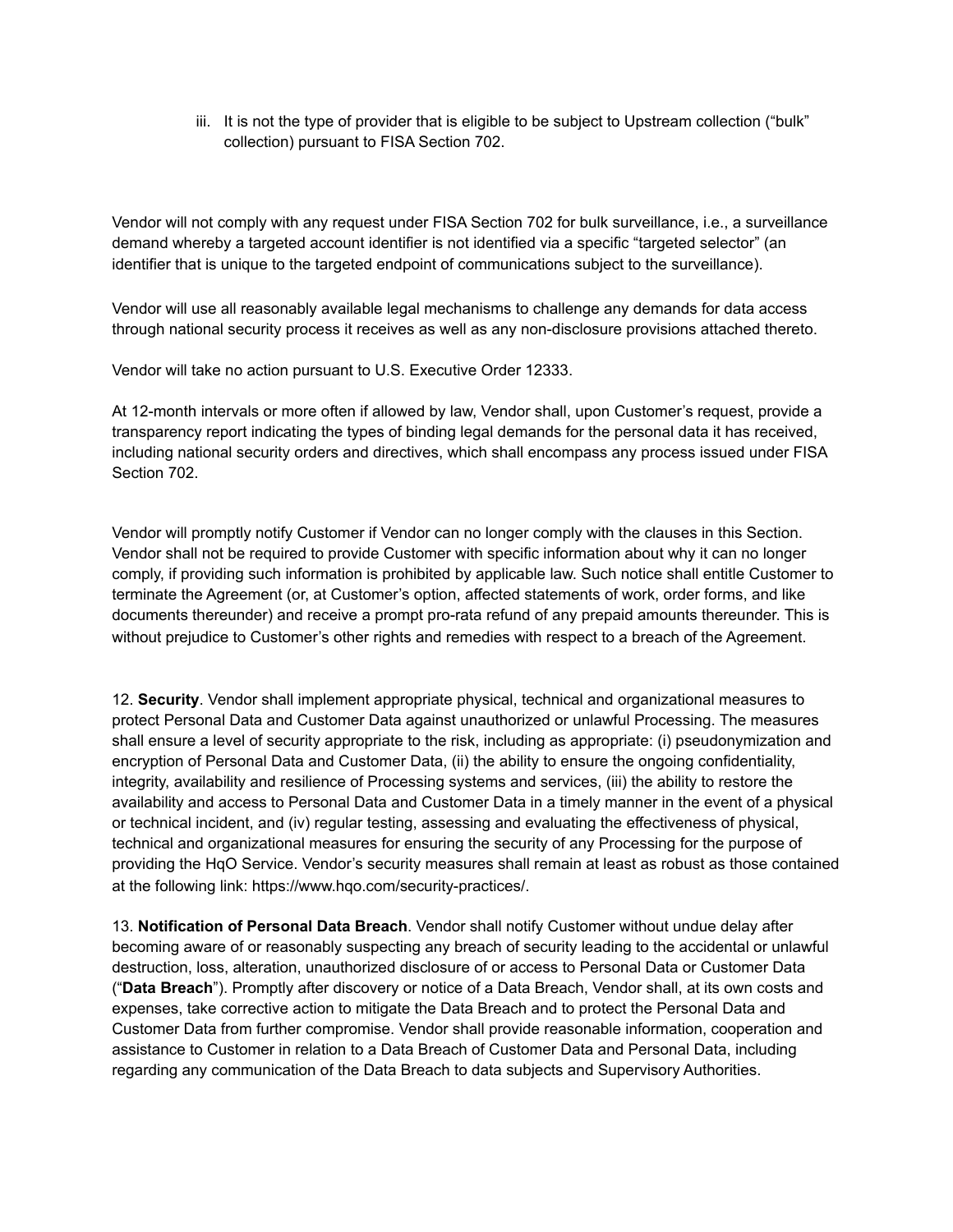#### 14. **Miscellaneous.**

1. Notwithstanding anything to the contrary in this DPA or the Agreement, the liability of Vendor for any breach of this DPA shall be subject to the limitations of liability provisions included in the Agreement unless otherwise specified hereunder.

2. The parties acknowledge and agree that the activities performed by Vendor under this DPA do not involve any right to specific compensation other than that compensation owed to Customer for the supply of HqO Service in accordance with the Agreement.

3. Except as mandated under applicable Data Privacy Laws, any dispute relating to this DPA shall be governed by and interpreted in accordance with the law of the country and subject to the jurisdiction referred to in the Agreement.

#### **Schedule A**

#### **STANDARD CONTRACTUAL CLAUSES**

#### **SECTION 1**

### *Clause 1 Purpose and scope*

(a) The purpose of these standard contractual clauses is to ensure compliance with the requirements of Regulation (EU) 2016/679 of the European Parliament and of the Council of 27 April 2016 on the protection of natural persons with regard to the processing of personal data and on the free movement of such data (General Data Protection Regulation)<sub>1</sub> for the transfer of personal data to a third country.

(b) The Parties:

(i) the natural or legal person(s), public authority/ies, agency/ies or other body/ies (hereinafter 'entity/ies') transferring the personal data, as listed in Annex I.A. (hereinafter each 'data exporter'), and

(ii) the entity/ies in a third country receiving the personal data from the data exporter, directly or indirectly via another entity also Party to these Clauses, as listed in Annex I.A. (hereinafter each 'data importer')

have agreed to these standard contractual clauses (hereinafter: 'Clauses').

(c) These Clauses apply with respect to the transfer of personal data as specified in Annex I.B.

(d) The Appendix to these Clauses containing the Annexes referred to therein forms an integral part of these Clauses.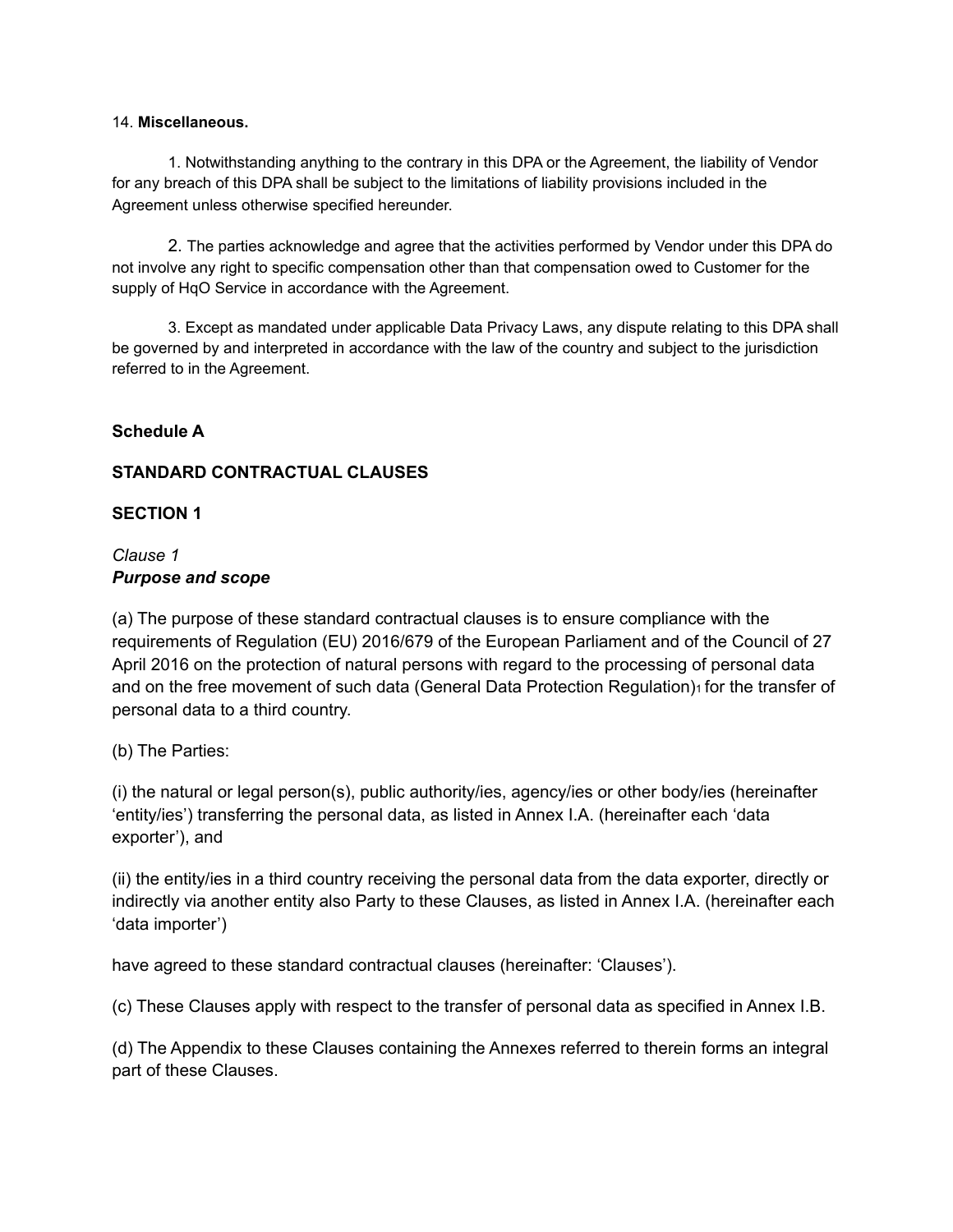## *Clause 2*

## *Effect and invariability of the Clauses*

(a) These Clauses set out appropriate safeguards, including enforceable data subject rights and effective legal remedies, pursuant to Article 46(1) and Article 46 (2)(c) of Regulation (EU) 2016/679 and, with respect to data transfers from controllers to processors and/or processors to processors, standard contractual clauses pursuant to Article 28(7) of Regulation (EU) 2016/679, provided they are not modified, except to select the appropriate Module(s) or to add or update information in the Appendix. This does not prevent the Parties from including the standard contractual clauses laid down in these Clauses in a wider contract and/or to add other clauses or additional safeguards, provided that they do not contradict, directly or indirectly, these Clauses or prejudice the fundamental rights or freedoms of data subjects.

(b) These Clauses are without prejudice to obligations to which the data exporter is subject by virtue of Regulation (EU) 2016/679.

### *Clause 3*

## *Third-party beneficiaries*

(a) Data subjects may invoke and enforce these Clauses, as third-party beneficiaries, against the data exporter and/or data importer, with the following exceptions:

- (i) Clause 1, Clause 2, Clause 3, Clause 6, Clause 7;
- (ii) Clause  $8.1(b)$ ,  $8.9(a)$ , (c), (d) and (e);
- (iii) Clause  $9(a)$ , (c), (d) and (e); (iv) Clause 12(a), (d) and (f); (v) Clause 13;
- (vi) Clause 15.1(c), (d) and (e); (vii) Clause  $16(e)$ ;
- (viii) Clause  $18(a)$  and (b);

(b) Paragraph (a) is without prejudice to rights of data subjects under Regulation (EU) 2016/679.

<sup>1</sup> Where the data exporter is a processor subject to Regulation (EU) 2016/679 acting on behalf of a Union institution or body as controller, reliance on these Clauses when engaging another processor (sub-processing) not subject to Regulation (EU) 2016/679 also ensures compliance with Article 29(4) of Regulation (EU) 2018/1725 of the European Parliament and of the Council of 23 October 2018 on the protection of natural persons with regard to the processing of personal data by the Union institutions, bodies, offices and agencies and on the free movement of such data, and repealing Regulation (EC) No 45/2001 and Decision No 1247/2002/EC (OJ L 295 of 21.11.2018, p. 39), to the extent these Clauses and the data protection obligations as set out in the contract or other legal act between the controller and the processor pursuant to Article 29(3) of Regulation (EU) 2018/1725 are aligned. This will in particular be the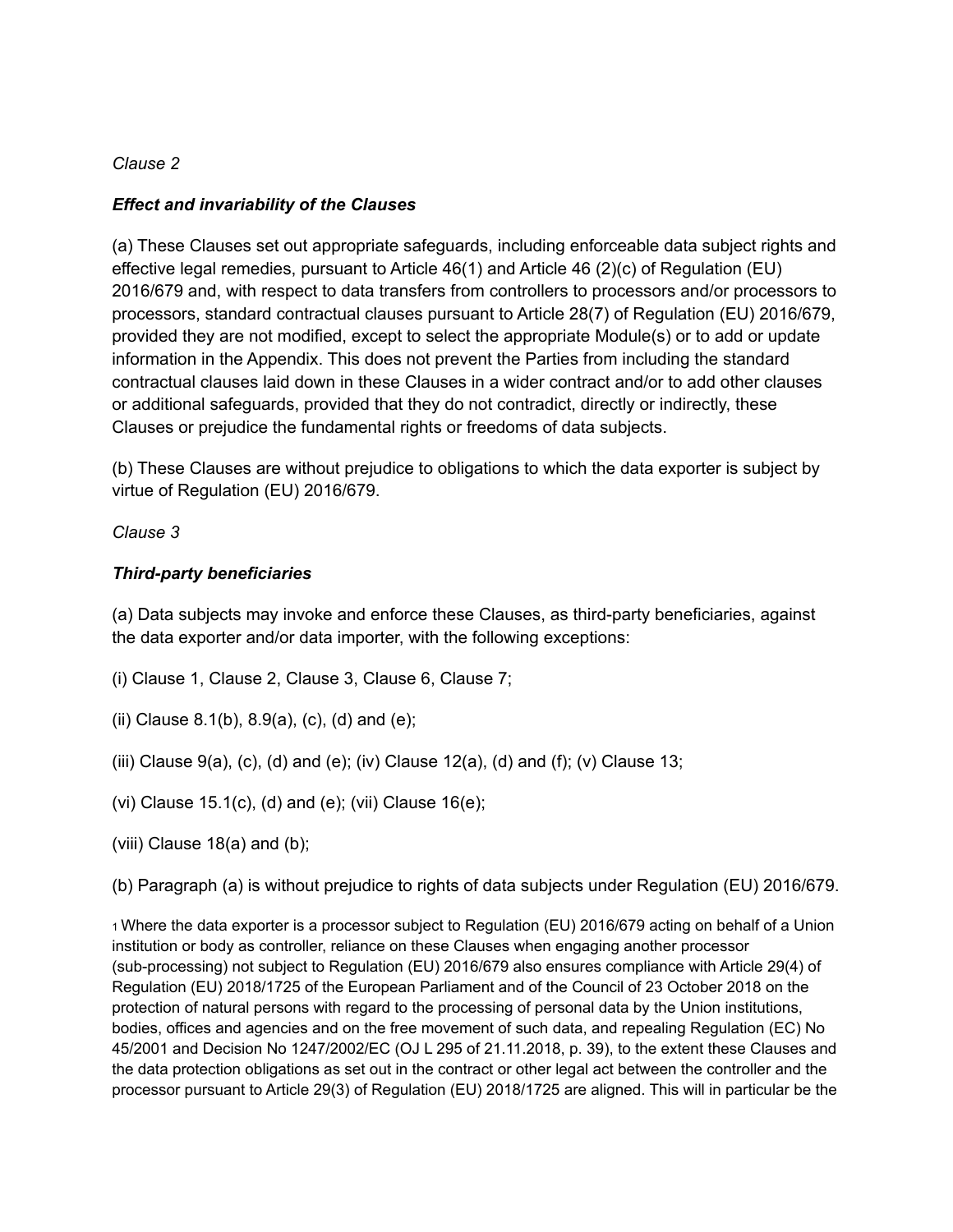case where the controller and processor rely on the standard contractual clauses included in Decision 2021/915.

*Clause 4*

#### *Interpretation*

(a) Where these Clauses use terms that are defined in Regulation (EU) 2016/679, those terms shall have the same meaning as in that Regulation.

(b) These Clauses shall be read and interpreted in the light of the provisions of Regulation (EU) 2016/679.

(c) These Clauses shall not be interpreted in a way that conflicts with rights and obligations provided for in Regulation (EU) 2016/679.

*Clause 5*

#### *Hierarchy*

In the event of a contradiction between these Clauses and the provisions of related agreements between the Parties, existing at the time these Clauses are agreed or entered into thereafter, these Clauses shall prevail.

*Clause 6*

### *Description of the transfer(s)*

The details of the transfer(s), and in particular the categories of personal data that are transferred and the purpose(s) for which they are transferred, are specified in Annex I.B.

### **SECTION II – OBLIGATIONS OF THE PARTIES**

*Clause 8*

#### *Data protection safeguards*

The data exporter warrants that it has used reasonable efforts to determine that the data importer is able, through the implementation of appropriate technical and organizational measures, to satisfy its obligations under these Clauses.

#### **8.1 Instructions**

(a) The data importer shall process the personal data only on documented instructions from the data exporter. The data exporter may give such instructions throughout the duration of the contract.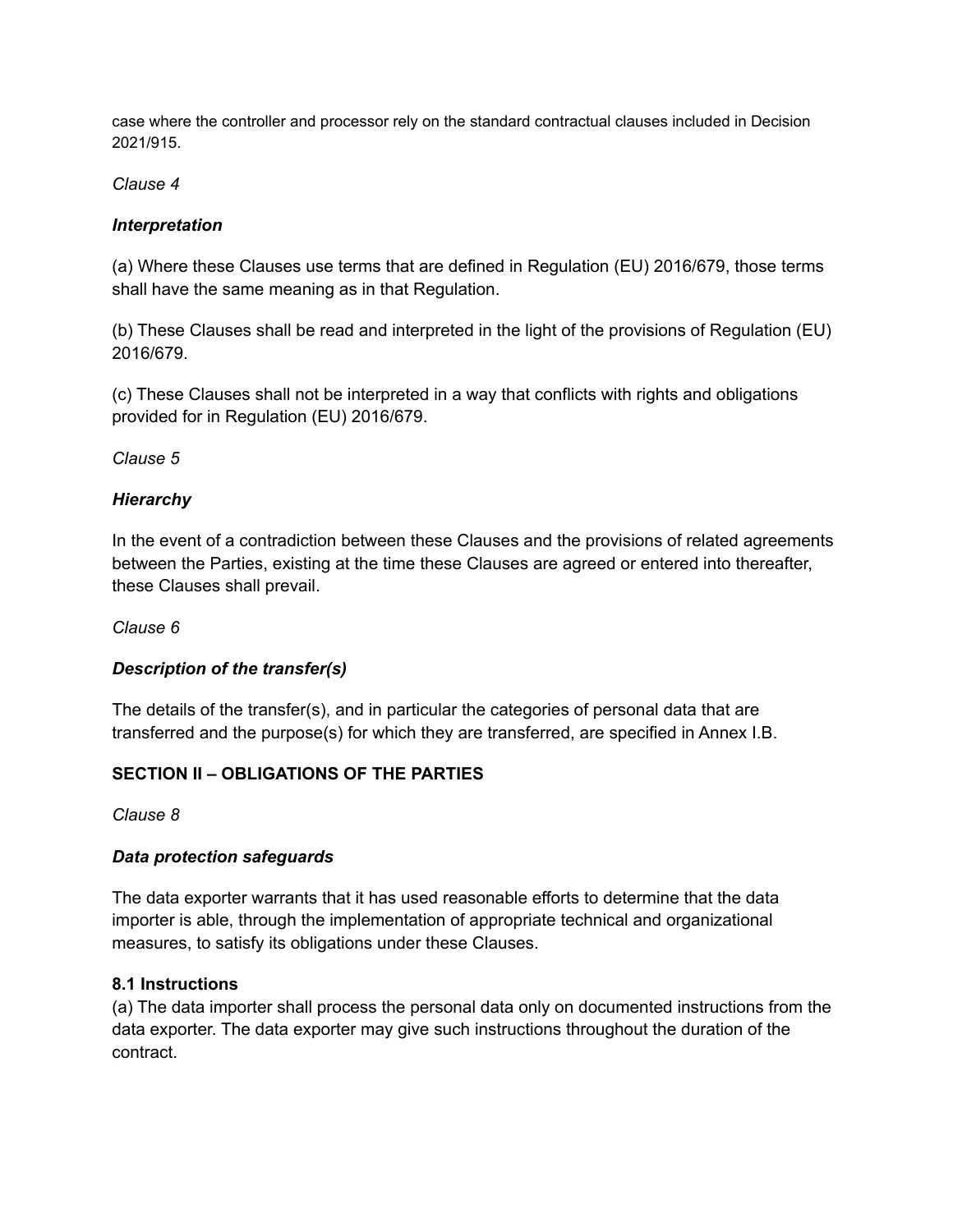(b) The data importer shall immediately inform the data exporter if it is unable to follow those instructions.

# **8.2 Purpose limitation**

The data importer shall process the personal data only for the specific purpose(s) of the transfer, as set out in Annex I.B, unless on further instructions from the data exporter.

# **8.3 Transparency**

On request, the data exporter shall make a copy of these Clauses, including the Appendix as completed by the Parties, available to the data subject free of charge. To the extent necessary to protect business secrets or other confidential information, including the measures described in Annex II and personal data, the data exporter may redact part of the text of the Appendix to these Clauses prior to sharing a copy, but shall provide a meaningful summary where the data subject would otherwise not be able to understand the its content or exercise his/her rights. On request, the Parties shall provide the data subject with the reasons for the redactions, to the extent possible without revealing the redacted information. This Clause is without prejudice to the obligations of the data exporter under Articles 13 and 14 of Regulation (EU) 2016/679.

# **8.4 Accuracy**

If the data importer becomes aware that the personal data it has received is inaccurate, or has become outdated, it shall inform the data exporter without undue delay. In this case, the data importer shall cooperate with the data exporter to erase or rectify the data.

# **8.5 Duration of processing and erasure or return of data**

Processing by the data importer shall only take place for the duration specified in Annex I.B. After the end of the provision of the processing services, the data importer shall, at the choice of the data exporter, delete all personal data processed on behalf of the data exporter and certify to the data exporter that it has done so, or return to the data exporter all personal data processed on its behalf and delete existing copies. Until the data is deleted or returned, the data importer shall continue to ensure compliance with these Clauses. In case of local laws applicable to the data importer that prohibit return or deletion of the personal data, the data importer warrants that it will continue to ensure compliance with these Clauses and will only process it to the extent and for as long as required under that local law. This is without prejudice to Clause 14, in particular the requirement for the data importer under Clause 14(e) to notify the data exporter throughout the duration of the contract if it has reason to believe that it is or has become subject to laws or practices not in line with the requirements under Clause 14(a).

# **8.6 Security of processing**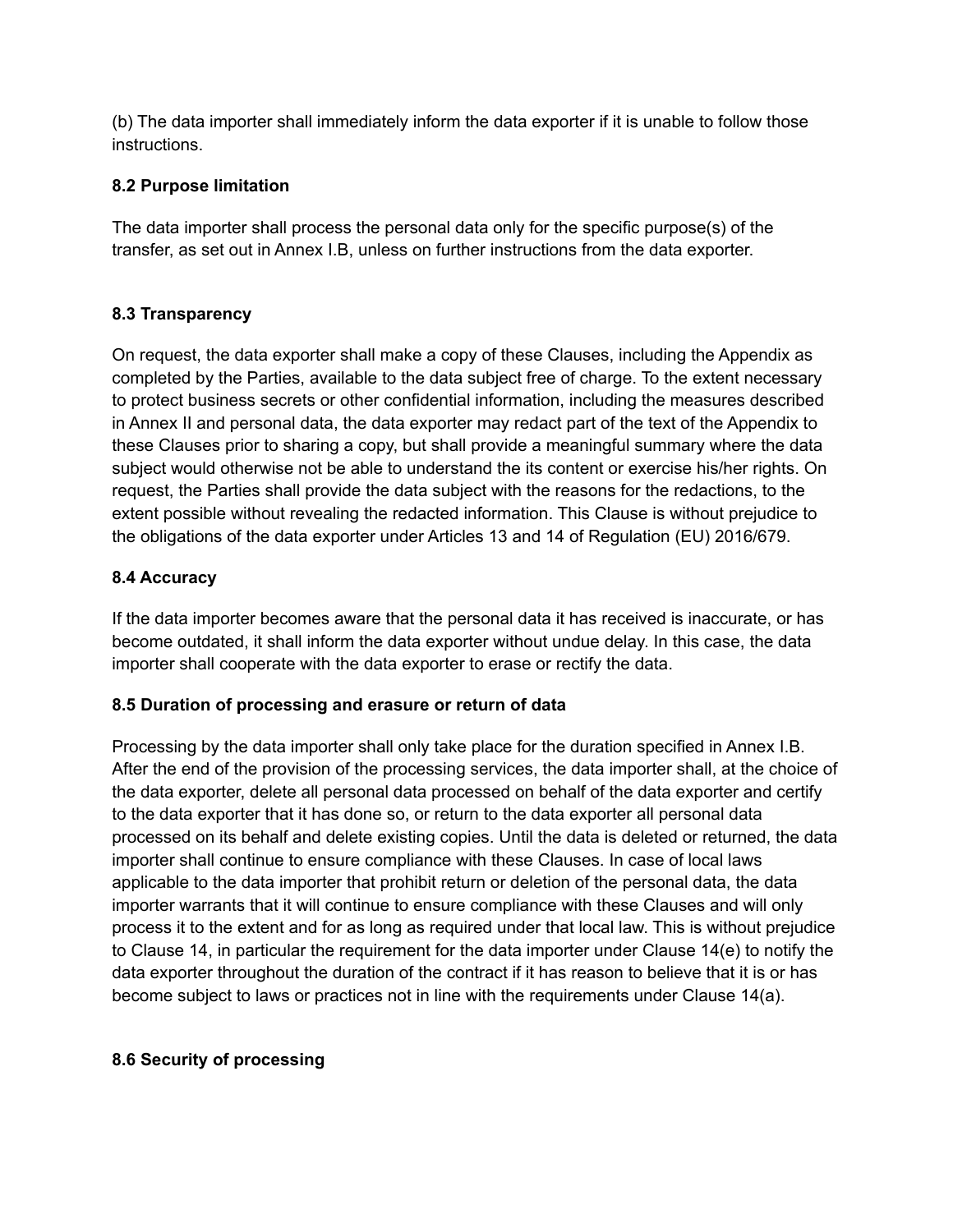(a) The data importer and, during transmission, also the data exporter shall implement appropriate technical and organizational measures to ensure the security of the data, including protection against a breach of security leading to accidental or unlawful destruction, loss, alteration, unauthorized disclosure or access to that data (hereinafter 'personal data breach'). In assessing the appropriate level of security, the Parties shall take due account of the state of the art, the costs of implementation, the nature, scope, context and purpose(s) of processing and the risks involved in the processing for the data subjects. The Parties shall in particular consider having recourse to encryption or pseudonymisation, including during transmission, where the purpose of processing can be fulfilled in that manner. In case of pseudonymisation, the additional information for attributing the personal data to a specific data subject shall, where possible, remain under the exclusive control of the data exporter. In complying with its obligations under this paragraph, the data importer shall at least implement the technical and organizational measures specified in Annex II. The data importer shall carry out regular checks to ensure that these measures continue to provide an appropriate level of security. (b) The data importer shall grant access to the personal data to members of its personnel only to the extent strictly necessary for the implementation, management and monitoring of the contract. It shall ensure that persons authorized to process the personal data have committed themselves to confidentiality or are under an appropriate statutory obligation of confidentiality. (c) In the event of a personal data breach concerning personal data processed by the data importer under these Clauses, the data importer shall take appropriate measures to address the breach, including measures to mitigate its adverse effects. The data importer shall also notify the data exporter without undue delay after having become aware of the breach. Such notification shall contain the details of a contact point where more information can be obtained, a description of the nature of the breach (including, where possible, categories and approximate number of data subjects and personal data records concerned), its likely consequences and the measures taken or proposed to address the breach including, where appropriate, measures to mitigate its possible adverse effects. Where, and in so far as, it is not possible to provide all information at the same time, the initial notification shall contain the information then available and further information shall, as it becomes available, subsequently be provided without undue delay.

(d) The data importer shall cooperate with and assist the data exporter to enable the data exporter to comply with its obligations under Regulation (EU) 2016/679, in particular to notify the competent supervisory authority and the affected data subjects, taking into account the nature of processing and the information available to the data importer.

### **8.7 Sensitive data**

Where the transfer involves personal data revealing racial or ethnic origin, political opinions, religious or philosophical beliefs, or trade union membership, genetic data, or biometric data for the purpose of uniquely identifying a natural person, data concerning health or a person's sex life or sexual orientation, or data relating to criminal convictions and offences (hereinafter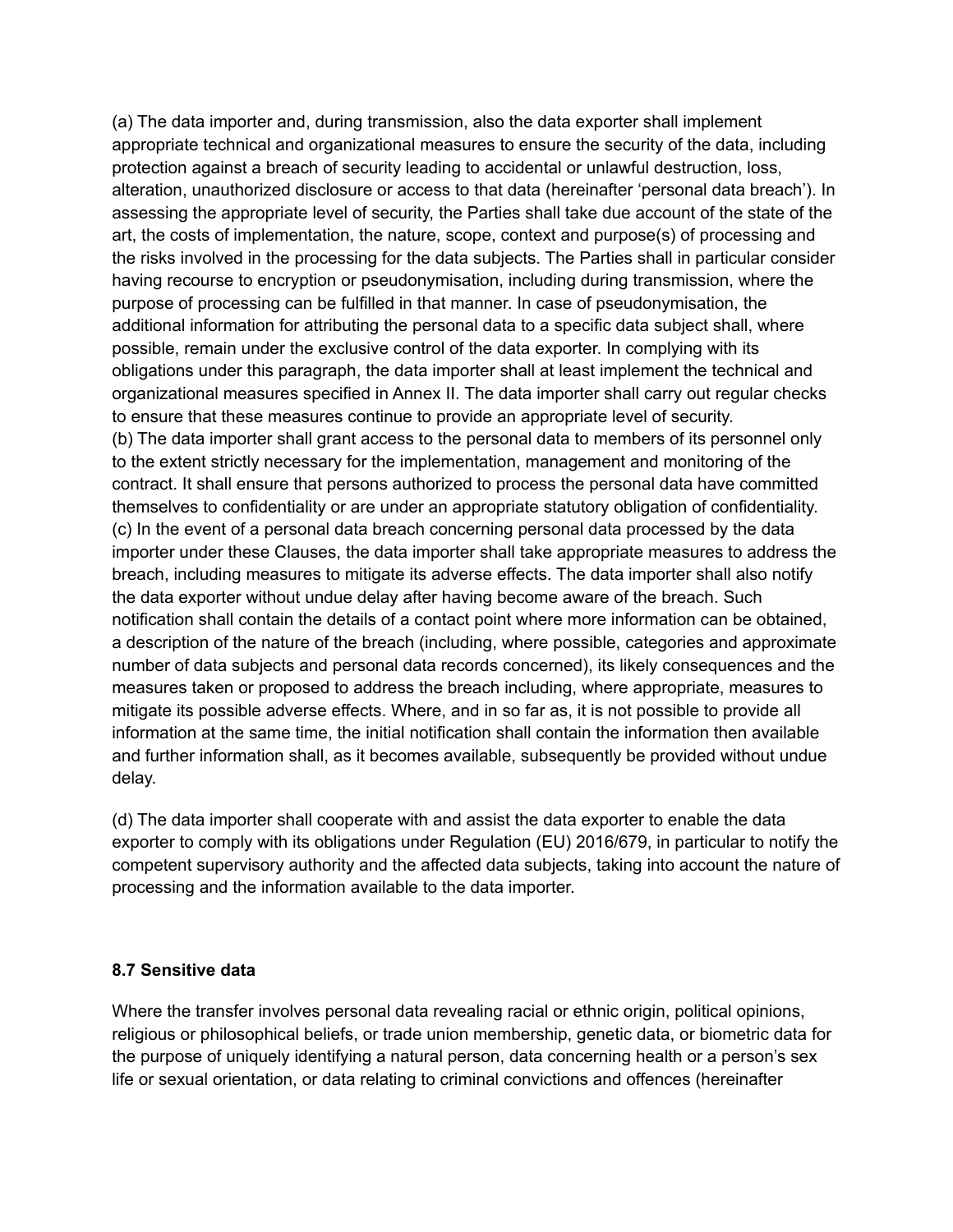'sensitive data'), the data importer shall apply the specific restrictions and/or additional safeguards described in Annex I.B.

# **8.8 Onward Transfers**

The data importer shall only disclose the personal data to a third party on documented instructions from the data exporter. In addition, the data may only be disclosed to a third party located outside the European Union2 (in the same country as the data importer or in another third country, hereinafter 'onward transfer') if the third party is or agrees to be bound by these Clauses, under the appropriate Module, or if:

(i) the onward transfer is to a country benefiting from an adequacy decision pursuant to Article 45 of Regulation (EU) 2016/679 that covers the onward transfer;

(ii) the third party otherwise ensures appropriate safeguards pursuant to Articles 46 or 47 Regulation of (EU) 2016/679 with respect to the processing in question;

(iii) the onward transfer is necessary for the establishment, exercise or defense of legal claims in the context of specific administrative, regulatory or judicial proceedings; or

(iv) the onward transfer is necessary in order to protect the vital interests of the data subject or of another natural person.

Any onward transfer is subject to compliance by the data importer with all the other safeguards under these Clauses, in particular purpose limitation.

### **8.9 Documentation and compliance**

(a) The data importer shall promptly and adequately deal with enquiries from the data exporter that relate to the processing under these Clauses.

(b) The Parties shall be able to demonstrate compliance with these Clauses. In particular, the data importer shall keep appropriate documentation on the processing activities carried out on behalf of the data exporter.

(c) The data importer shall make available to the data exporter all information necessary to demonstrate compliance with the obligations set out in these Clauses and at the data exporter's request, allow for and contribute to audits of the processing activities covered by these Clauses, at reasonable intervals or if there are indications of non-compliance. In deciding on a review or audit, the data exporter may take into account relevant certifications held by the data importer.

(d) The data exporter may choose to conduct the audit by itself or mandate an independent auditor. Audits may include inspections at the premises or physical facilities of the data importer and shall, where appropriate, be carried out with reasonable notice.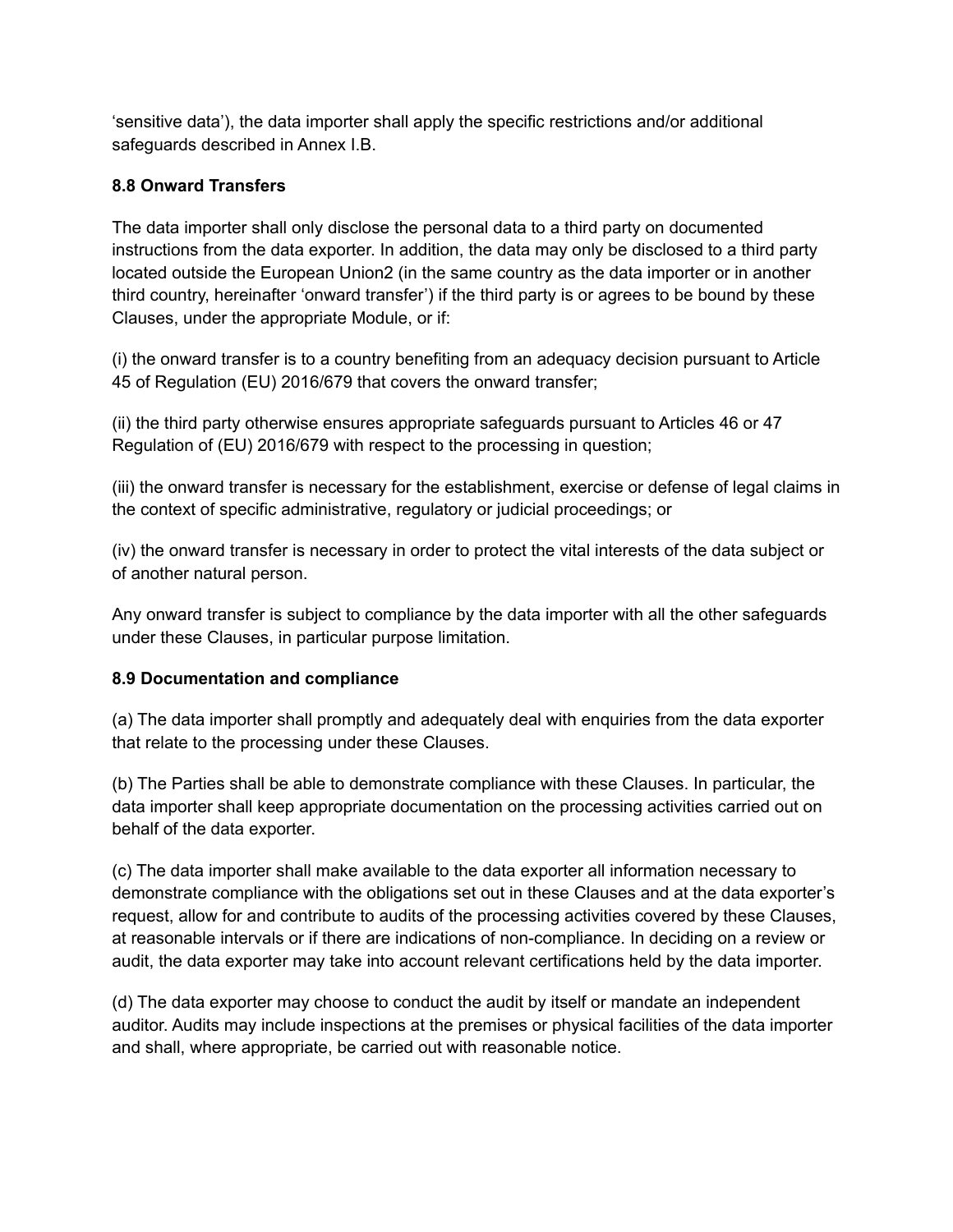(e) The Parties shall make the information referred to in paragraphs (b) and (c), including the results of any audits, available to the competent supervisory authority on request.

### *Clause 9*

# *Use of sub-processors*

(a) GENERAL WRITTEN AUTHORISATION The data importer has the data exporter's general authorisation for the engagement of sub-processor(s) from an agreed list. The data importer shall specifically inform the data exporter in writing of any intended changes to that list through the addition or replacement of sub-processors at least 30 days in advance, thereby giving the data exporter sufficient time to be able to object to such changes prior to the engagement of the sub-processor(s). The data importer shall provide the data exporter with the information necessary to enable the data exporter to exercise its right to object.

<sup>2</sup> The Agreement on the European Economic Area (EEA Agreement) provides for the extension of the European Union's internal market to the three EEA States Iceland, Liechtenstein and Norway. The Union data protection legislation, including Regulation (EU) 2016/679, is covered by the EEA Agreement and has been incorporated into Annex XI thereto. Therefore, any disclosure by the data importer to a third party located in the EEA does not qualify as an onward transfer for the purpose of these Clauses.

(b) Where the data importer engages a sub-processor to carry out specific processing activities (on behalf of the data exporter), it shall do so by way of a written contract that provides for, in substance, the same data protection obligations as those binding the data importer under these Clauses, including in terms of third-party beneficiary rights for data subjects<sub>3</sub>. The Parties agree that, by complying with this Clause, the data importer fulfills its obligations under Clause 8.8. The data importer shall ensure that the sub-processor complies with the obligations to which the data importer is subject pursuant to these Clauses.

(c) The data importer shall provide, at the data exporter's request, a copy of such a subprocessor agreement and any subsequent amendments to the data exporter. To the extent necessary to protect business secrets or other confidential information, including personal data, the data importer may redact the text of the agreement prior to sharing a copy.

(d) The data importer shall remain fully responsible to the data exporter for the performance of the sub-processor's obligations under its contract with the data importer. The data importer shall notify the data exporter of any failure by the sub-processor to fulfill its obligations under that contract.

(e) The data importer shall agree a third-party beneficiary clause with the sub-processor whereby - in the event the data importer has factually disappeared, ceased to exist in law or has become insolvent - the data exporter shall have the right to terminate the sub-processor contract and to instruct the sub-processor to erase or return the personal data.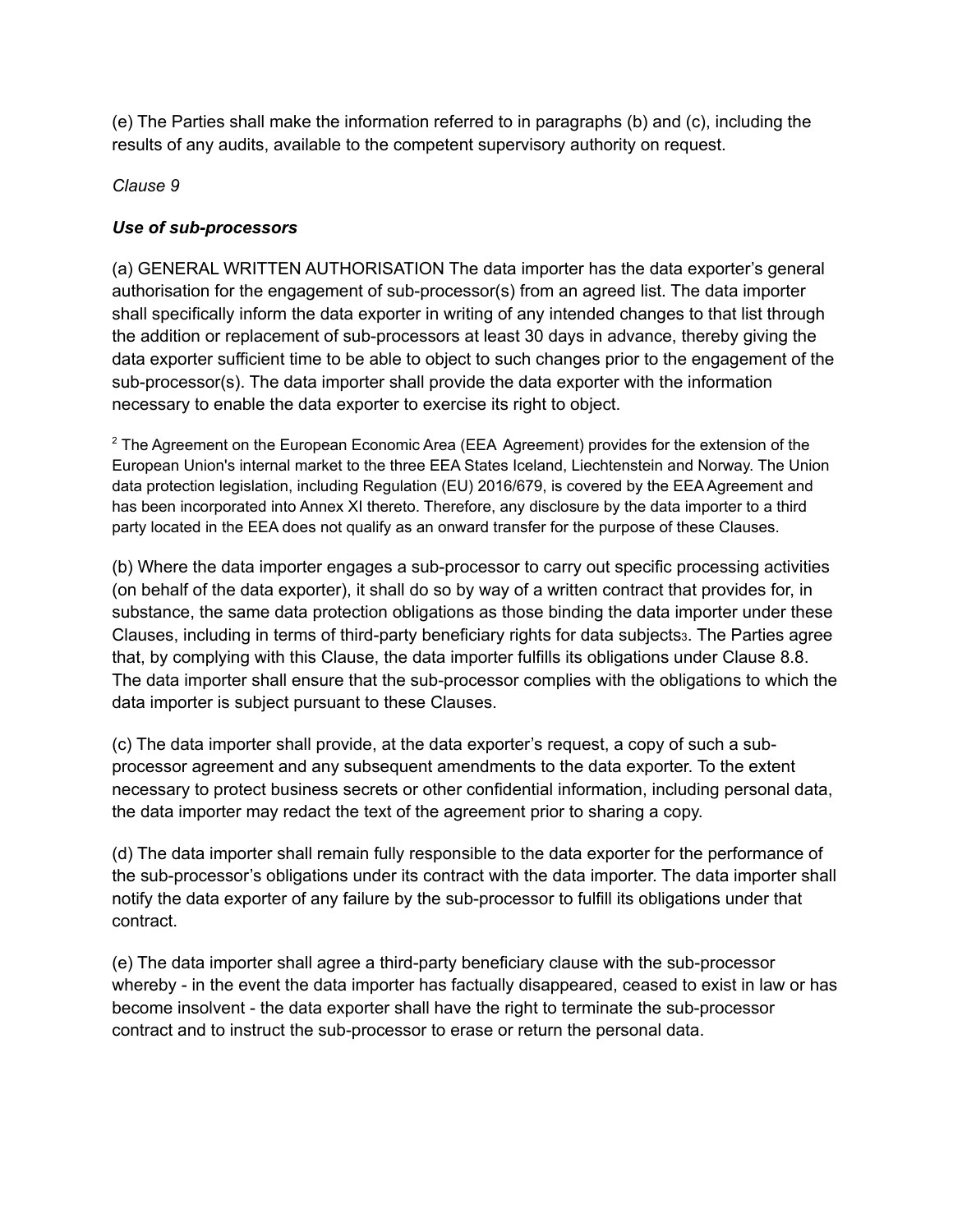### *Clause 10*

# *Data subject rights*

(a) The data importer shall promptly notify the data exporter of any request it has received from a data subject. It shall not respond to that request itself unless it has been authorized to do so by the data exporter.

(b) The data importer shall assist the data exporter in fulfilling its obligations to respond to data subjects' requests for the exercise of their rights under Regulation (EU) 2016/679. In this regard, the Parties shall set out in Annex II the appropriate technical and organizational measures, taking into account the nature of the processing, by which the assistance shall be provided, as well as the scope and the extent of the assistance required.

(c) In fulfilling its obligations under paragraphs (a) and (b), the data importer shall comply with the instructions from the data exporter.

*Clause 11*

## *Redress*

(a) The data importer shall inform data subjects in a transparent and easily accessible format, through individual notice or on its website, of a contact point authorized to handle complaints. It shall deal promptly with any complaints it receives from a data subject.

(b) In case of a dispute between a data subject and one of the Parties as regards compliance with these Clauses, that Party shall use its best efforts to resolve the issue amicably in a timely fashion. The Parties shall keep each other informed about such disputes and, where appropriate, cooperate in resolving them.

(c) Where the data subject invokes a third-party beneficiary right pursuant to Clause 3, the data importer shall accept the decision of the data subject to:

(i) lodge a complaint with the supervisory authority in the Member State of his/her habitual residence or place of work, or the competent supervisory authority pursuant to Clause 13;

(ii) refer the dispute to the competent courts within the meaning of Clause 18.

(d) The Parties accept that the data subject may be represented by a not-for-profit body, organization or association under the conditions set out in Article 80(1) of Regulation (EU) 2016/679.

(e) The data importer shall abide by a decision that is binding under the applicable EU or Member State law.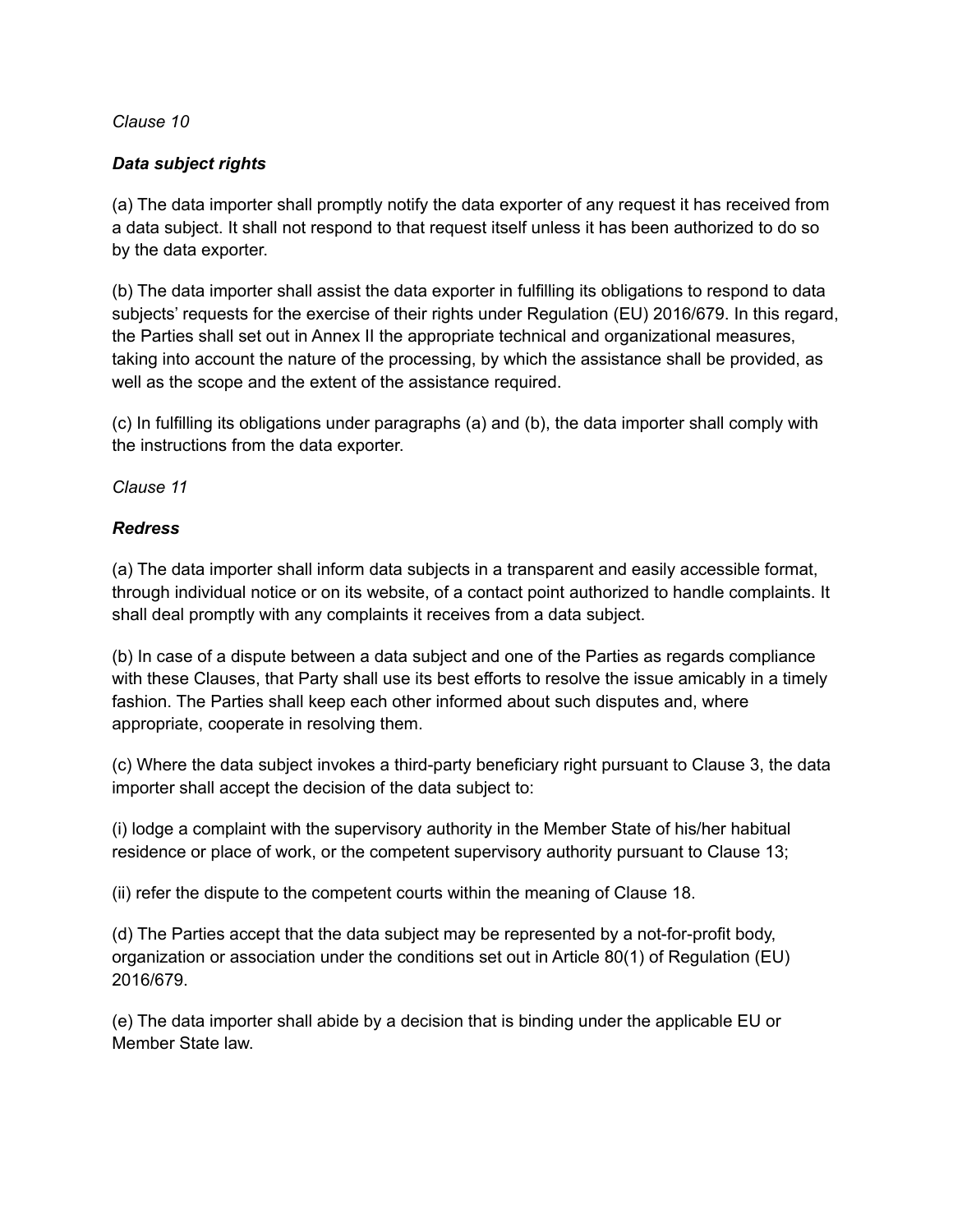<sup>3</sup> This requirement may be satisfied by the sub-processor accessing these Clauses under the appropriate Module, in accordance with Clause 7.

(f) The data importer agrees that the choice made by the data subject will not prejudice his/ her substantive and procedural rights to seek remedies in accordance with applicable laws.

*Clause 12*

# *Liability*

(a) Each Party shall be liable to the other Party/ies for any damages it causes the other Party/ ies by any breach of these Clauses.

(b) The data importer shall be liable to the data subject, and the data subject shall be entitled to receive compensation, for any material or non-material damages the data importer or its subprocessor causes the data subject by breaching the third-party beneficiary rights under these Clauses.

(c) Notwithstanding paragraph (b), the data exporter shall be liable to the data subject, and the data subject shall be entitled to receive compensation, for any material or non-material damages the data exporter or the data importer (or its sub-processor) causes the data subject by breaching the third-party beneficiary rights under these Clauses. This is without prejudice to the liability of the data exporter and, where the data exporter is a processor acting on behalf of a controller, to the liability of the controller under Regulation (EU) 2016/679 or Regulation (EU) 2018/1725, as applicable.

(d) The Parties agree that if the data exporter is held liable under paragraph (c) for damages caused by the data importer (or its sub-processor), it shall be entitled to claim back from the data importer that part of the compensation corresponding to the data importer's responsibility for the damage.

(e) Where more than one Party is responsible for any damage caused to the data subject as a result of a breach of these Clauses, all responsible Parties shall be jointly and severally liable and the data subject is entitled to bring an action in court against any of these Parties.

(f) The Parties agree that if one Party is held liable under paragraph (e), it shall be entitled to claim back from the other Party/ies that part of the compensation corresponding to its / their responsibility for the damage.

(g) The data importer may not invoke the conduct of a sub-processor to avoid its own liability.

*Clause 13*

*Supervision*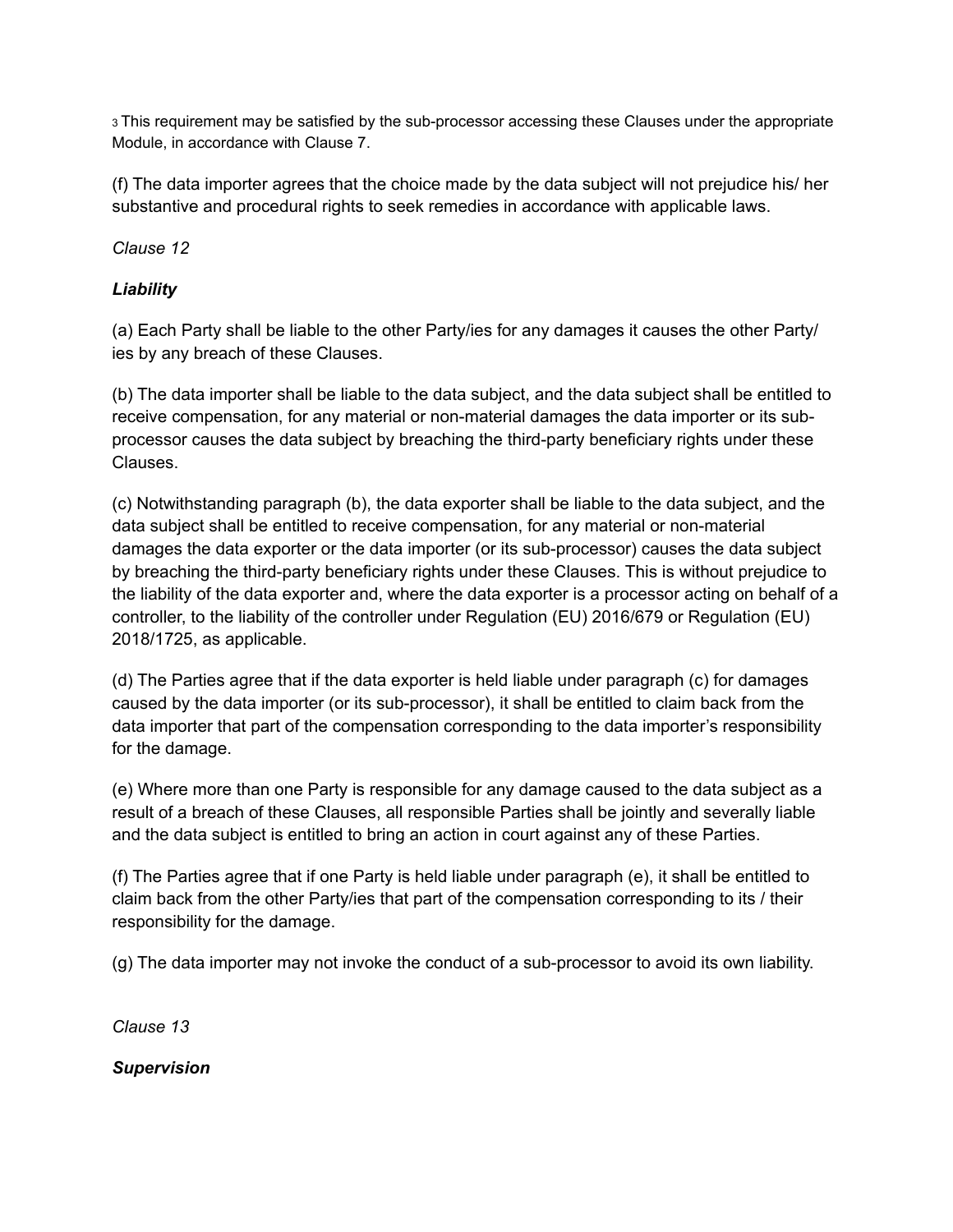(a) (i) [Where the data exporter is established in an EU Member State:] The supervisory authority with responsibility for ensuring compliance by the data exporter with Regulation (EU) 2016/679 as regards the data transfer, as indicated in Annex I.C, shall act as competent supervisory authority.

[Where the data exporter is not established in an EU Member State, but falls within the territorial scope of application of Regulation (EU) 2016/679 in accordance with its Article 3(2) and has appointed a representative pursuant to Article 27(1) of Regulation (EU) 2016/679:] The supervisory authority of the Member State in which the representative within the meaning of Article 27(1) of Regulation (EU) 2016/679 is established, as indicated in Annex I.C, shall act as competent supervisory authority.

(ii) [Where the data exporter is not established in an EU Member State, but falls within the territorial scope of application of Regulation (EU) 2016/679 in accordance with its Article 3(2) without however having to appoint a representative pursuant to Article 27(2) of Regulation (EU) 2016/679:] The supervisory authority of one of the Member States in which the data subjects whose personal data is transferred under these Clauses in relation to the offering of goods or services to them, or whose behavior is monitored, are located, as indicated in Annex I.C, shall act as competent supervisory authority.

(b) The data importer agrees to submit itself to the jurisdiction of and cooperate with the competent supervisory authority in any procedures aimed at ensuring compliance with these Clauses. In particular, the data importer agrees to respond to enquiries, submit to audits and comply with the measures adopted by the supervisory authority, including remedial and compensatory measures. It shall provide the supervisory authority with written confirmation that the necessary actions have been taken.

# **SECTION III – LOCAL LAWS AND OBLIGATIONS IN CASE OF ACCESS BY PUBLIC AUTHORITIES**

# *Clause 14*

# *Local laws and practices affecting compliance with the Clauses*

(a) The Parties warrant that they have no reason to believe that the laws and practices in the third country of destination applicable to the processing of the personal data by the data importer, including any requirements to disclose personal data or measures authorizing access by public authorities, prevent the data importer from fulfilling its obligations under these Clauses. This is based on the understanding that laws and practices that respect the essence of the fundamental rights and freedoms and do not exceed what is necessary and proportionate in a democratic society to safeguard one of the objectives listed in Article 23(1) of Regulation (EU) 2016/679, are not in contradiction with these Clauses.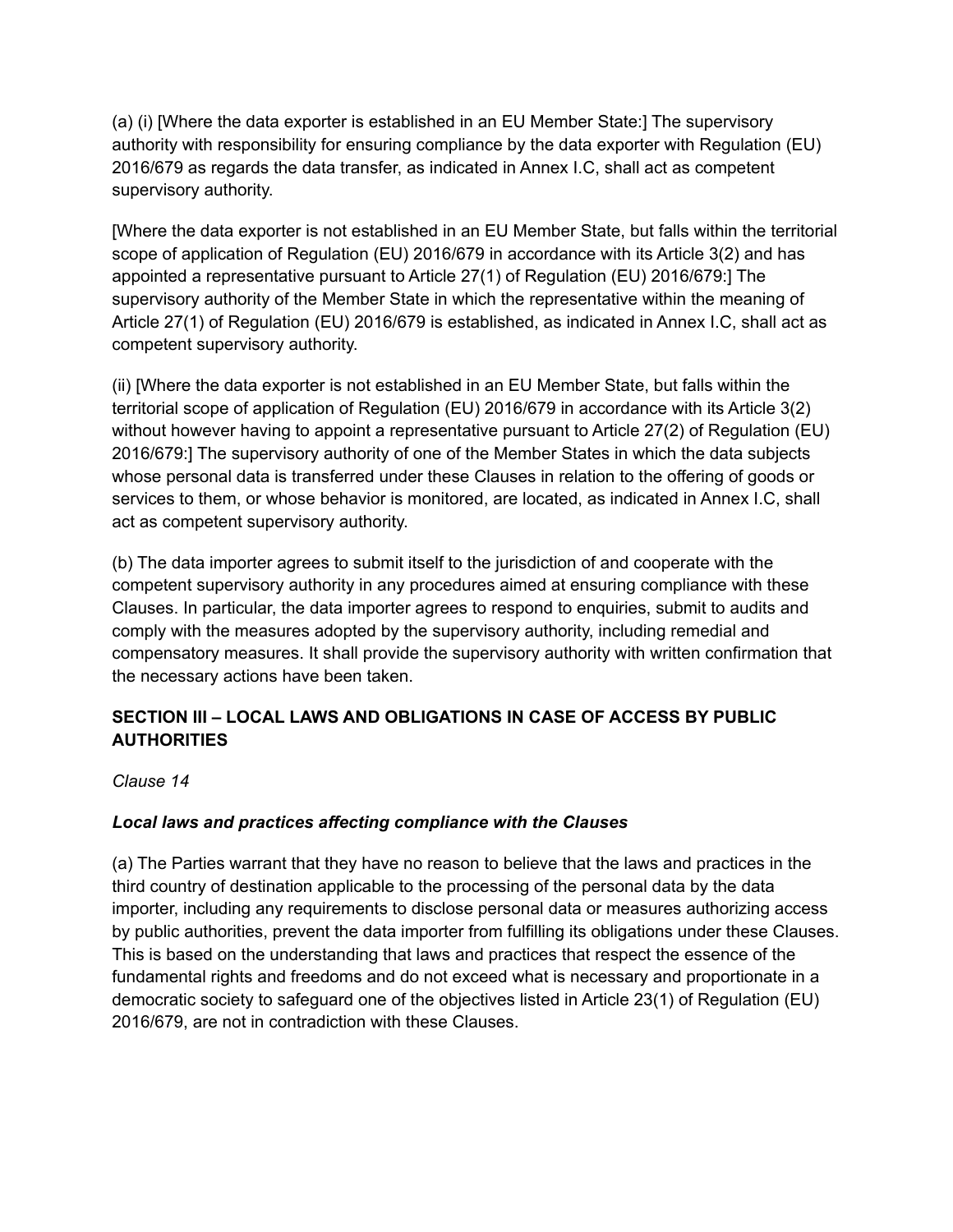(b) The Parties declare that in providing the warranty in paragraph (a), they have taken due account in particular of the following elements:

(i) the specific circumstances of the transfer, including the length of the processing chain, the number of actors involved and the transmission channels used; intended onward transfers; the type of recipient; the purpose of processing; the categories and format of the transferred personal data; the economic sector in which the transfer occurs; the storage location of the data transferred; (ii) the laws and practices of the third country of destination– including those requiring the disclosure of data to public authorities or authorizing access by such authorities – relevant in light of the specific circumstances of the transfer, and the applicable limitations and safeguards4;

(iii) any relevant contractual, technical or organizational safeguards put in place to supplement the safeguards under these Clauses, including measures applied during transmission and to the processing of the personal data in the country of destination.

(c) The data importer warrants that, in carrying out the assessment under paragraph (b), it has made its best efforts to provide the data exporter with relevant information and agrees that it will continue to cooperate with the data exporter in ensuring compliance with these Clauses.

(d) The Parties agree to document the assessment under paragraph (b) and make it available to the competent supervisory authority on request.

(e) The data importer agrees to notify the data exporter promptly if, after having agreed to these Clauses and for the duration of the contract, it has reason to believe that it is or has become subject to laws or practices not in line with the requirements under paragraph (a), including following a change in the laws of the third country or a measure (such as a disclosure request) indicating an application of such laws in practice that is not in line with the requirements in paragraph (a).

(f) Following a notification pursuant to paragraph (e), or if the data exporter otherwise has reason to believe that the data importer can no longer fulfill its obligations under these Clauses,

<sup>4</sup> As regards the impact of such laws and practices on compliance with these Clauses, different elements may be considered as part of an overall assessment. Such elements may include relevant and documented practical experience with prior instances of requests for disclosure from public authorities, or the absence of such requests, covering a sufficiently representative time-frame. This refers in particular to internal records or other documentation, drawn up on a continuous basis in accordance with due diligence and certified at senior management level, provided that this information can be lawfully shared with third parties. Where this practical experience is relied upon to conclude that the data importer will not be prevented from complying with these Clauses, it needs to be supported by other relevant, objective elements, and it is for the Parties to consider carefully whether these elements together carry sufficient weight, in terms of their reliability and representativeness, to support this conclusion. In particular, the Parties have to take into account whether their practical experience is corroborated and not contradicted by publicly available or otherwise accessible, reliable information on the existence or absence of requests within the same sector and/or the application of the law in practice, such as case law and reports by independent oversight bodies.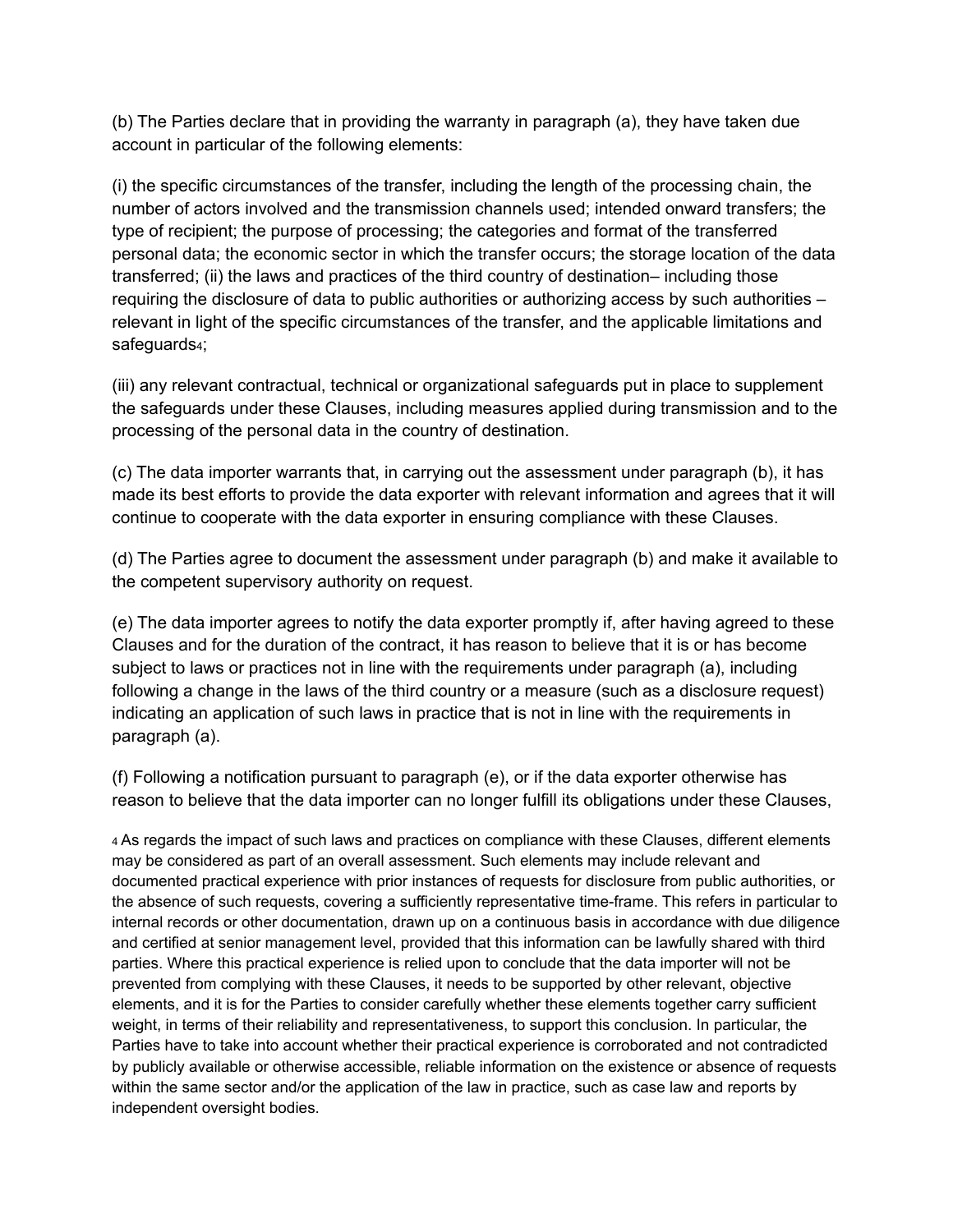the data exporter shall promptly identify appropriate measures (e.g. technical or organizational measures to ensure security and confidentiality) to be adopted by the data exporter and/or data importer to address the situation. The data exporter shall suspend the data transfer if it considers that no appropriate safeguards for such transfer can be ensured, or if instructed by the competent supervisory authority to do so. In this case, the data exporter shall be entitled to terminate the contract, insofar as it concerns the processing of personal data under these Clauses. If the contract involves more than two Parties, the data exporter may exercise this right to termination only with respect to the relevant Party, unless the Parties have agreed otherwise. Where the contract is terminated pursuant to this Clause, Clause 16(d) and (e) shall apply.

# *Clause 15*

# *Obligations of the data importer in case of access by public authorities*

# **15.1 Notification**

(a) The data importer agrees to notify the data exporter and, where possible, the data subject promptly (if necessary with the help of the data exporter) if it:

(i) receives a legally binding request from a public authority, including judicial authorities, under the laws of the country of destination for the disclosure of personal data transferred pursuant to these Clauses; such notification shall include information about the personal data requested, the requesting authority, the legal basis for the request and the response provided; or (ii) becomes aware of any direct access by public authorities to personal data transferred pursuant to these Clauses in accordance with the laws of the country of destination; such notification shall include all information available to the importer.

(b) If the data importer is prohibited from notifying the data exporter and/or the data subject under the laws of the country of destination, the data importer agrees to use its best efforts to obtain a waiver of the prohibition, with a view to communicating as much information as possible, as soon as possible. The data importer agrees to document its best efforts in order to be able to demonstrate them on request of the data exporter.

(c) Where permissible under the laws of the country of destination, the data importer agrees to provide the data exporter, at regular intervals for the duration of the contract, with as much relevant information as possible on the requests received (in particular, number of requests, type of data requested, requesting authority/ies, whether requests have been challenged and the outcome of such challenges, etc.).

(d) The data importer agrees to preserve the information pursuant to paragraphs (a) to (c) for the duration of the contract and make it available to the competent supervisory authority on request.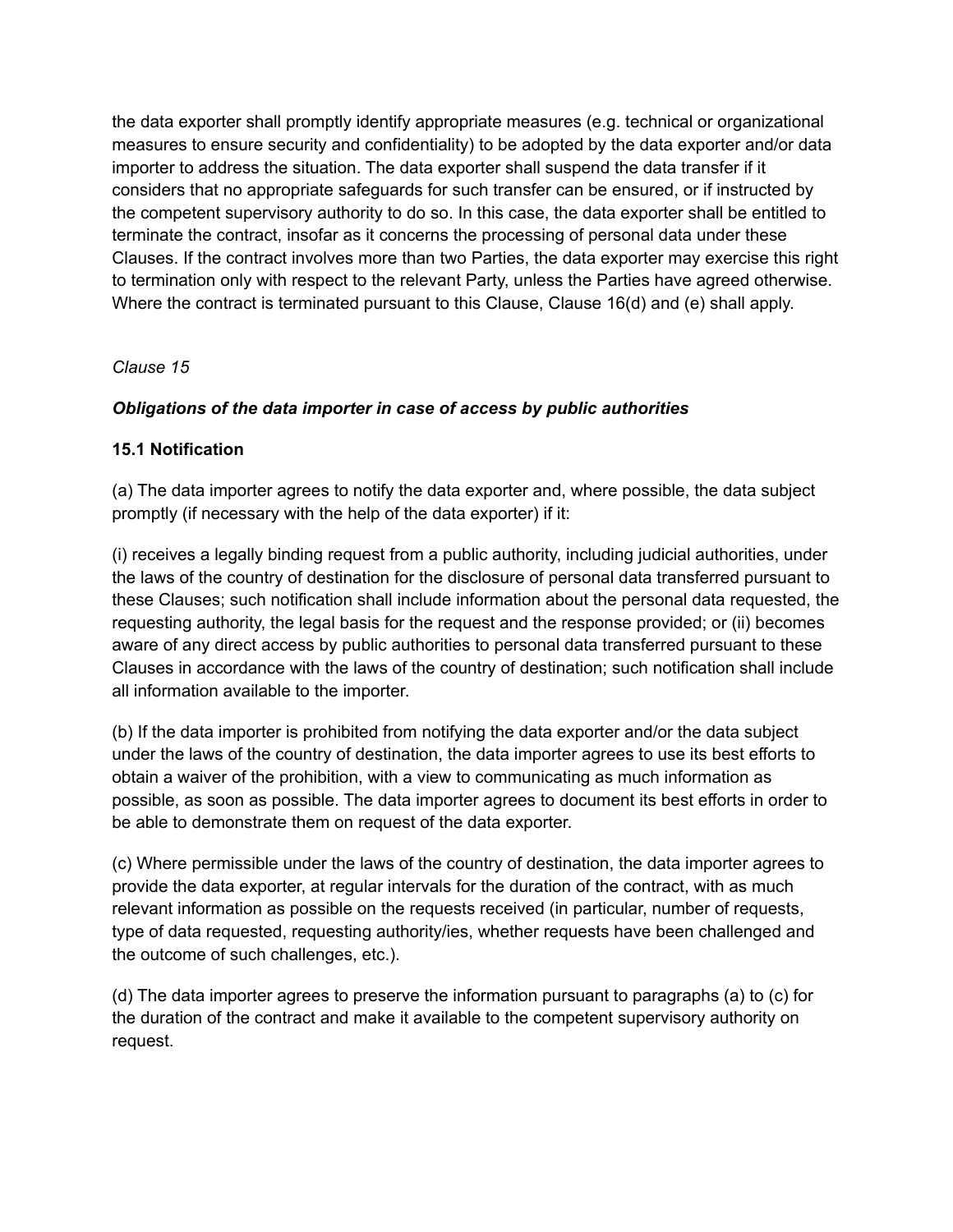(e) Paragraphs (a) to (c) are without prejudice to the obligation of the data importer pursuant to Clause 14(e) and Clause 16 to inform the data exporter promptly where it is unable to comply with these Clauses.

# **15.2 Review of legality and data minimisation**

(a) The data importer agrees to review the legality of the request for disclosure, in particular whether it remains within the powers granted to the requesting public authority, and to challenge the request if, after careful assessment, it concludes that there are reasonable grounds to consider that the request is unlawful under the laws of the country of destination, applicable obligations under international law and principles of international comity. The data importer shall, under the same conditions, pursue possibilities of appeal. When challenging a request, the data importer shall seek interim measures with a view to suspending the effects of the request until the competent judicial authority has decided on its merits. It shall not disclose the personal data requested until required to do so under the applicable procedural rules. These requirements are without prejudice to the obligations of the data importer under Clause 14(e).

(b) The data importer agrees to document its legal assessment and any challenge to the request for disclosure and, to the extent permissible under the laws of the country of destination, make the documentation available to the data exporter. It shall also make it available to the competent supervisory authority on request.

(c) The data importer agrees to provide the minimum amount of information permissible when responding to a request for disclosure, based on a reasonable interpretation of the request.

# **SECTION IV – FINAL PROVISIONS**

# *Clause 16*

# *Non-compliance with the Clauses and termination*

(a) The data importer shall promptly inform the data exporter if it is unable to comply with these Clauses, for whatever reason.

(b) In the event that the data importer is in breach of these Clauses or unable to comply with these Clauses, the data exporter shall suspend the transfer of personal data to the data importer until compliance is again ensured or the contract is terminated. This is without prejudice to Clause 14(f).

(c) The data exporter shall be entitled to terminate the contract, insofar as it concerns the processing of personal data under these Clauses, where:

(i) the data exporter has suspended the transfer of personal data to the data importer pursuant to paragraph (b) and compliance with these Clauses is not restored within a reasonable time and in any event within one month of suspension;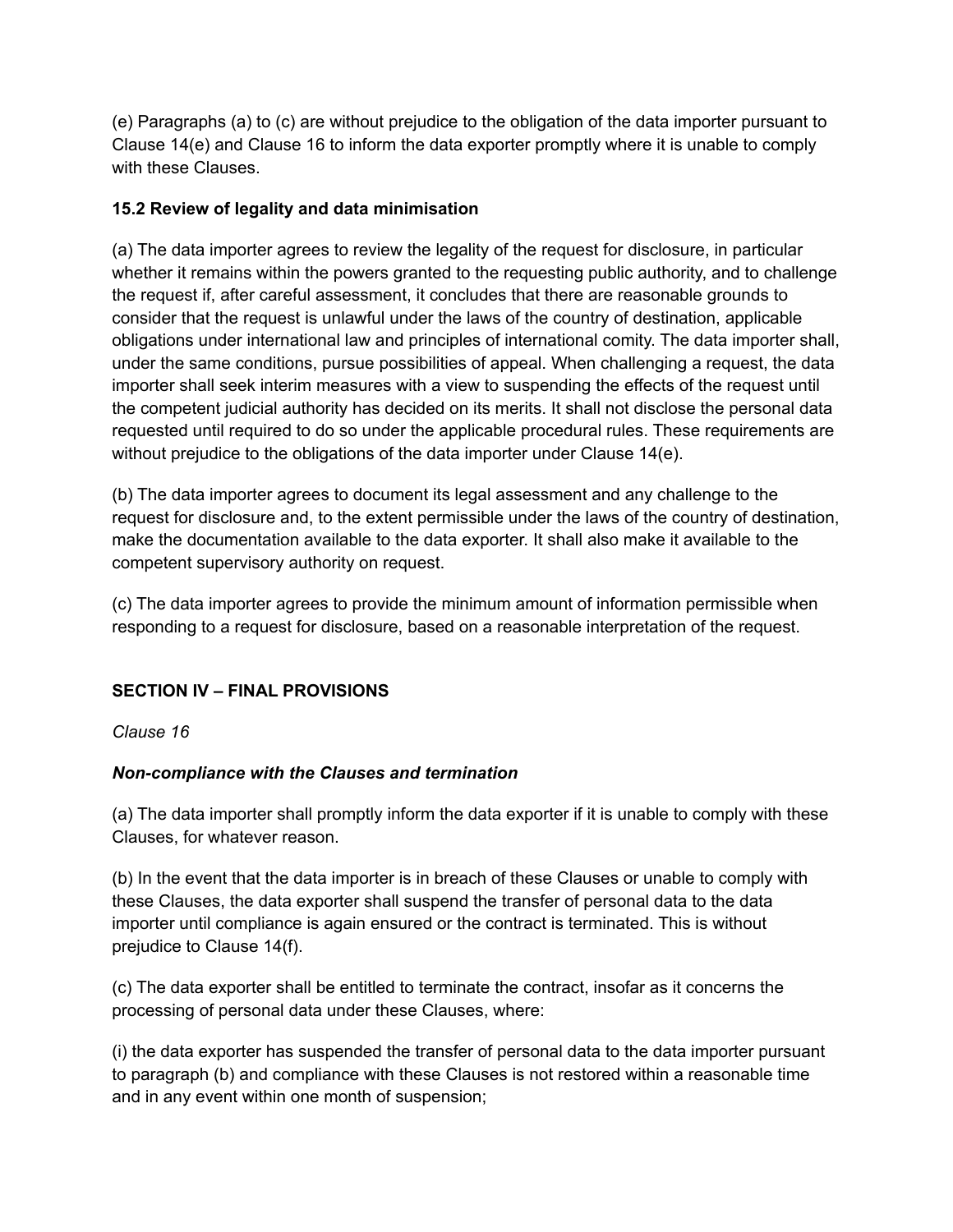(ii) the data importer is in substantial or persistent breach of these Clauses; or

(iii) the data importer fails to comply with a binding decision of a competent court or supervisory authority regarding its obligations under these Clauses.

In these cases, it shall inform the competent supervisory authority of such non- compliance. Where the contract involves more than two Parties, the data exporter may exercise this right to termination only with respect to the relevant Party, unless the Parties have agreed otherwise.

(d) Personal data that has been transferred prior to the termination of the contract pursuant to paragraph (c) shall at the choice of the data exporter immediately be returned to the data exporter or deleted in its entirety. The same shall apply to any copies of the data. The data importer shall certify the deletion of the data to the data exporter. Until the data is deleted or returned, the data importer shall continue to ensure compliance with these Clauses. In case of local laws applicable to the data importer that prohibit the return or deletion of the transferred personal data, the data importer warrants that it will continue to ensure compliance with these Clauses and will only process the data to the extent and for as long as required under that local law.

(e) Either Party may revoke its agreement to be bound by these Clauses where (i) the European Commission adopts a decision pursuant to Article 45(3) of Regulation (EU) 2016/679 that covers the transfer of personal data to which these Clauses apply; or (ii) Regulation (EU) 2016/679 becomes part of the legal framework of the country to which the personal data is transferred. This is without prejudice to other obligations applying to the processing in question under Regulation (EU) 2016/679.

*Clause 17*

# *Governing law*

These Clauses shall be governed by the law of one of the EU Member States, provided such law allows for third-party beneficiary rights. The Parties agree that this shall be the laws of France.

*Clause 18*

# *Choice of forum and jurisdiction*

(a) Any dispute arising from these Clauses shall be resolved by the courts of an EU Member State.

(b) The Parties agree that those shall be the courts of France.

(c) A data subject may also bring legal proceedings against the data exporter and/or data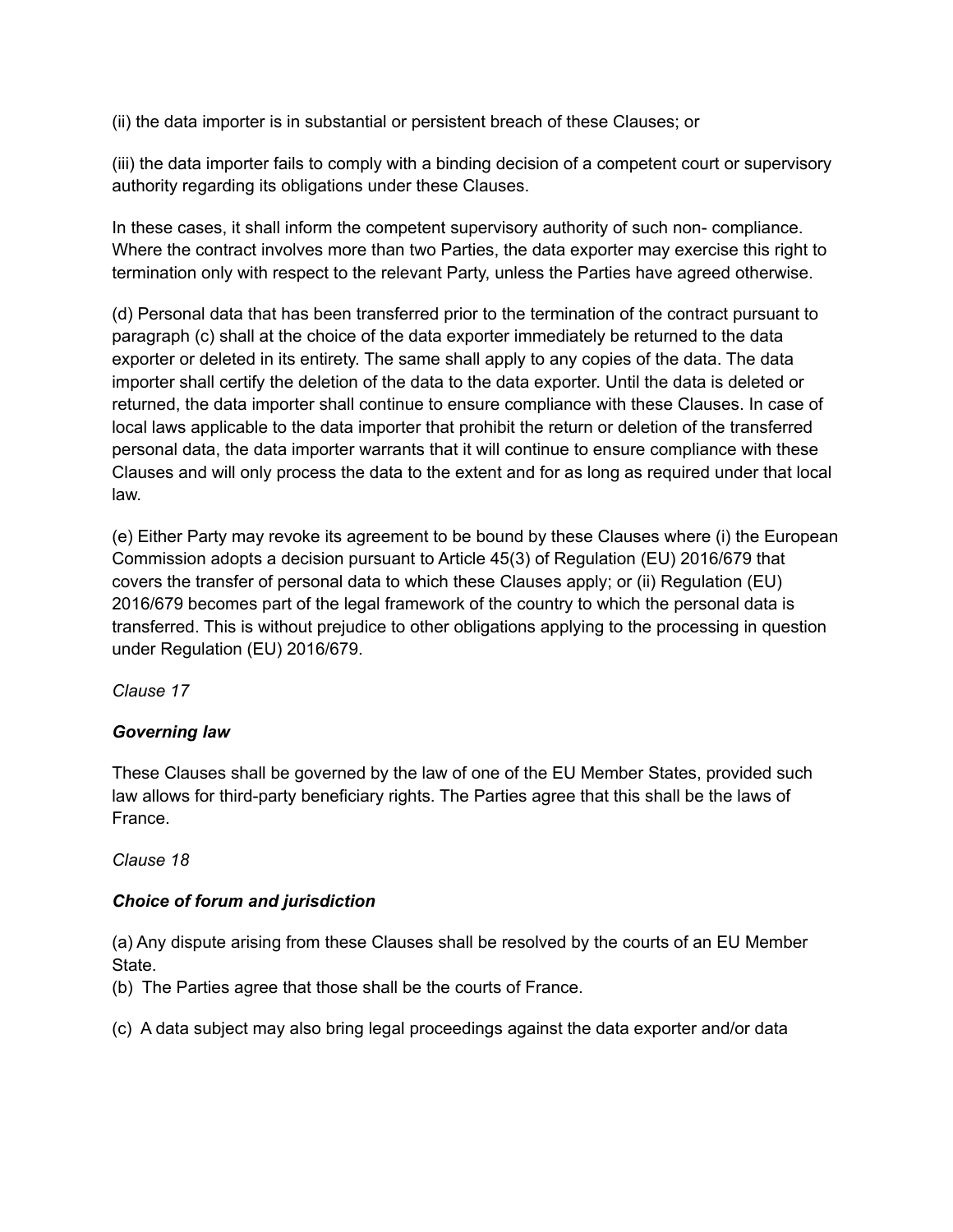importer before the courts of the Member State in which he/she has his/her habitual residence. (d) The Parties agree to submit themselves to the jurisdiction of such courts.

## **APPENDIX**

EXPLANATORY NOTE:

It must be possible to clearly distinguish the information applicable to each transfer or category of transfers and, in this regard, to determine the respective role(s) of the Parties as data exporter(s) and/or data importer(s). This does not necessarily require completing and signing separate appendices for each transfer/category of transfers and/or contractual relationship, where this transparency can be achieved through one appendix. However, where necessary to ensure sufficient clarity, separate appendices should be used.

## **ANNEX I**

## **A. LIST OF PARTIES**

# **MODULE TWO: Transfer controller to processor MODULE THREE: Transfer processor to processor**

### **Data exporter(s)**:

The data exporter and controller shall be Customer as defined in the Agreement, and data will be transferred by the data exporter to the data importer for purposes of fulfilling the HqO Service under the Agreement. By signing the Agreement, Customer agrees to these SCCs.

### **Data importer(s):**

The data importer and processor shall be Vendor as defined in the Agreement, and data will be transferred by the data exporter to the data importer for purposes of fulfilling the HqO Service under the Agreement. By signing the Agreement, Vendor agrees to these SCCs.

### **B. DESCRIPTION OF TRANSFER**

#### *Categories of data subjects whose personal data is transferred*

Authorized Users (shall mean Customer, Company, Tenants and Tenant Users as defined in the Agreement)

### *Categories of personal data transferred*

Customer or Tenants may submit Personal Data and or Customer Data to the Vendor, the extent of which is determined and controlled by Customer in its sole discretion, and which may include, but is not limited to the following categories of Personal Data: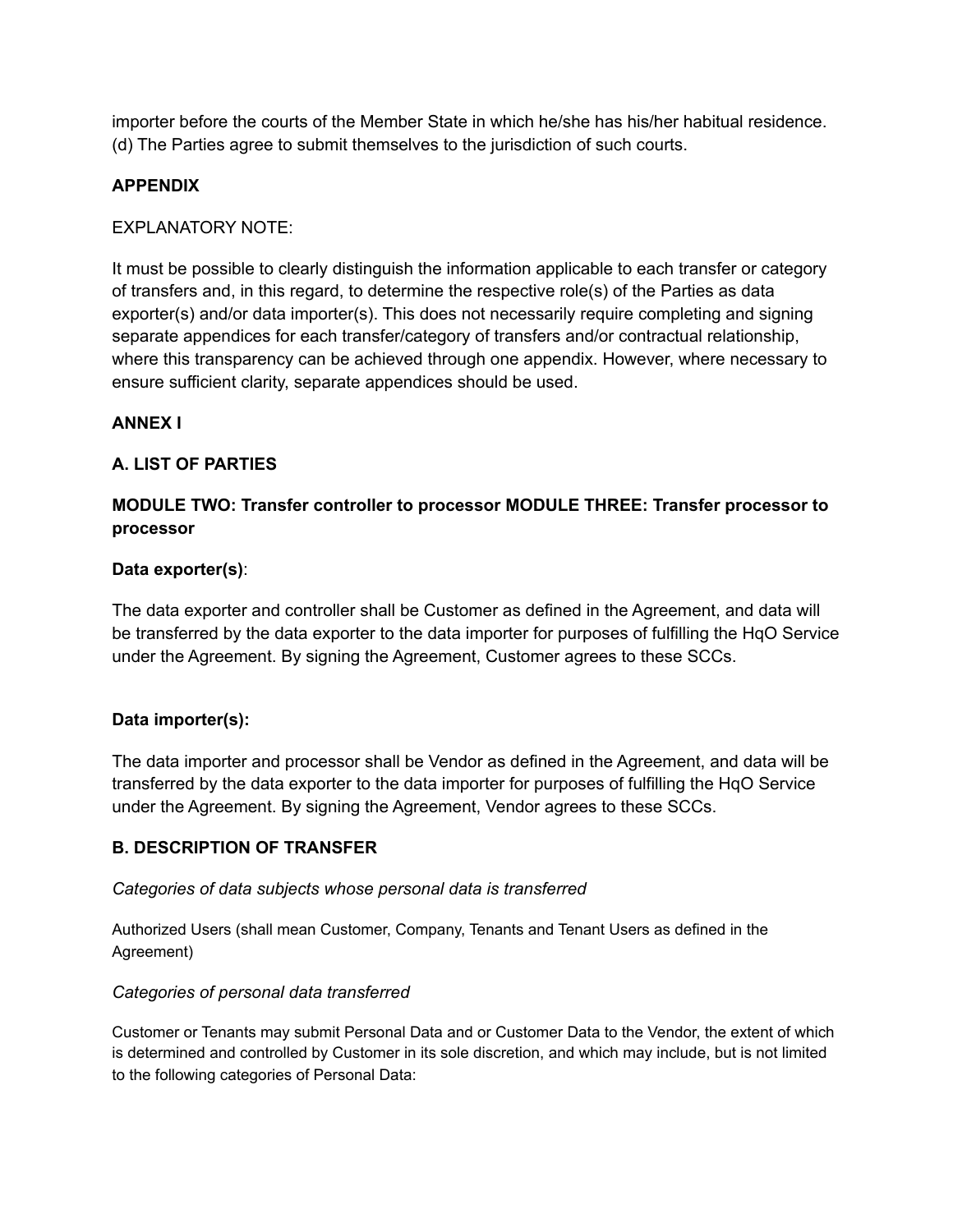- First and last name
- Work Email Address
- Title
- Position
- Employer
- Temporary Access badge information
- Tenant status
- Location
- User ID
- Building ID
- Time stamp of activities using the HqO Mobile App and other HqO Service

● Usage data for the HqO Mobile App and other HqO Services (each as defined in the Agreement) ● Text, images, sound and other data entered by Authorized Users into the HqO Mobile App

● Technical support and other requests by Authorized Users

● Transactional data resulting from Authorized Users performing actions using features and functions of the HqO Mobile App and other HqO Services.

● Other Personal Data collected via the HqO Mobile App and other HqO Services as agreed to by the Customer from time to time.

*Sensitive data transferred (if applicable) and applied restrictions or safeguards that fully take into consideration the nature of the data and the risks involved, such as for instance strict purpose limitation, access restrictions (including access only for staff having followed specialized training), keeping a record of access to the data, restrictions for onward transfers or additional security measures.*

### N/A

*The frequency of the transfer (e.g. whether the data is transferred on a one-off or continuous basis).*

### **Continuous**

*Nature of the processing*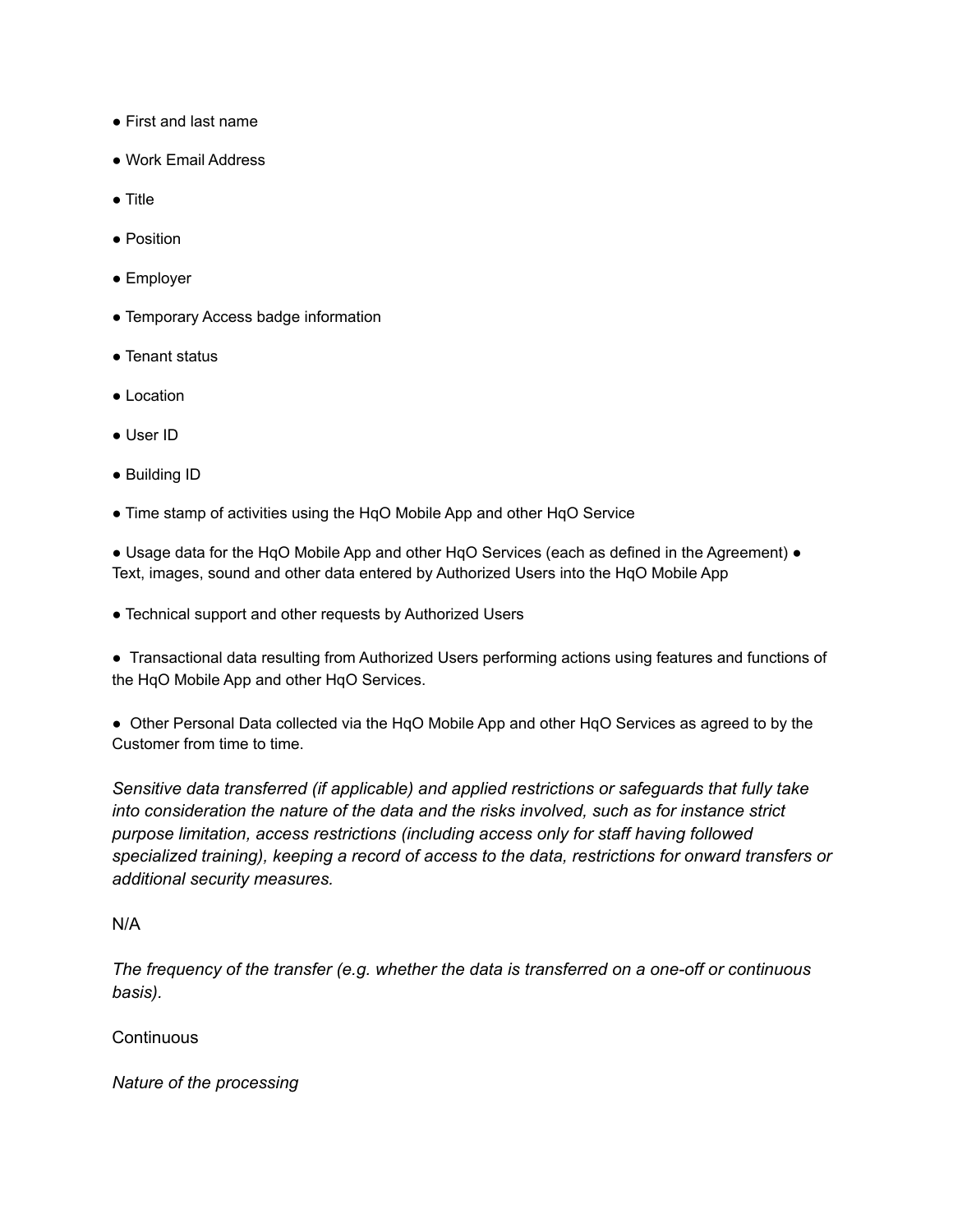The parties agree (for informational purposes only, and without creating additional obligations on either party or limiting the rights and obligations of either party otherwise existing), the following particulars of the Personal Data to be processed:

● Vendor will process Personal Data and Customer Data as necessary to perform the HqO Service and as further instructed by the Customer.

● Storage and other Processing necessary to provide, maintain and improve the HqO Service provided to Customer; and/or

● Disclosure in accordance with the Agreement (including this DPA) and/or as compelled by applicable laws.

*Purpose(s) of the data transfer and further processing*

Same as above.

*The period for which the personal data will be retained, or, if that is not possible, the criteria used to determine that period*

The term of the Agreement and any period of transitional service provision subject to any other legal obligations of the Vendor.

*For transfers to (sub-) processors, also specify subject matter, nature and duration of the processing*

Same as above and as necessary for the sub processor to assist Vendor in providing the HqO Service.

### **C. COMPETENT SUPERVISORY AUTHORITY**

*Identify the competent supervisory authority/ies in accordance with Clause 13*

Same as Clause 13 above.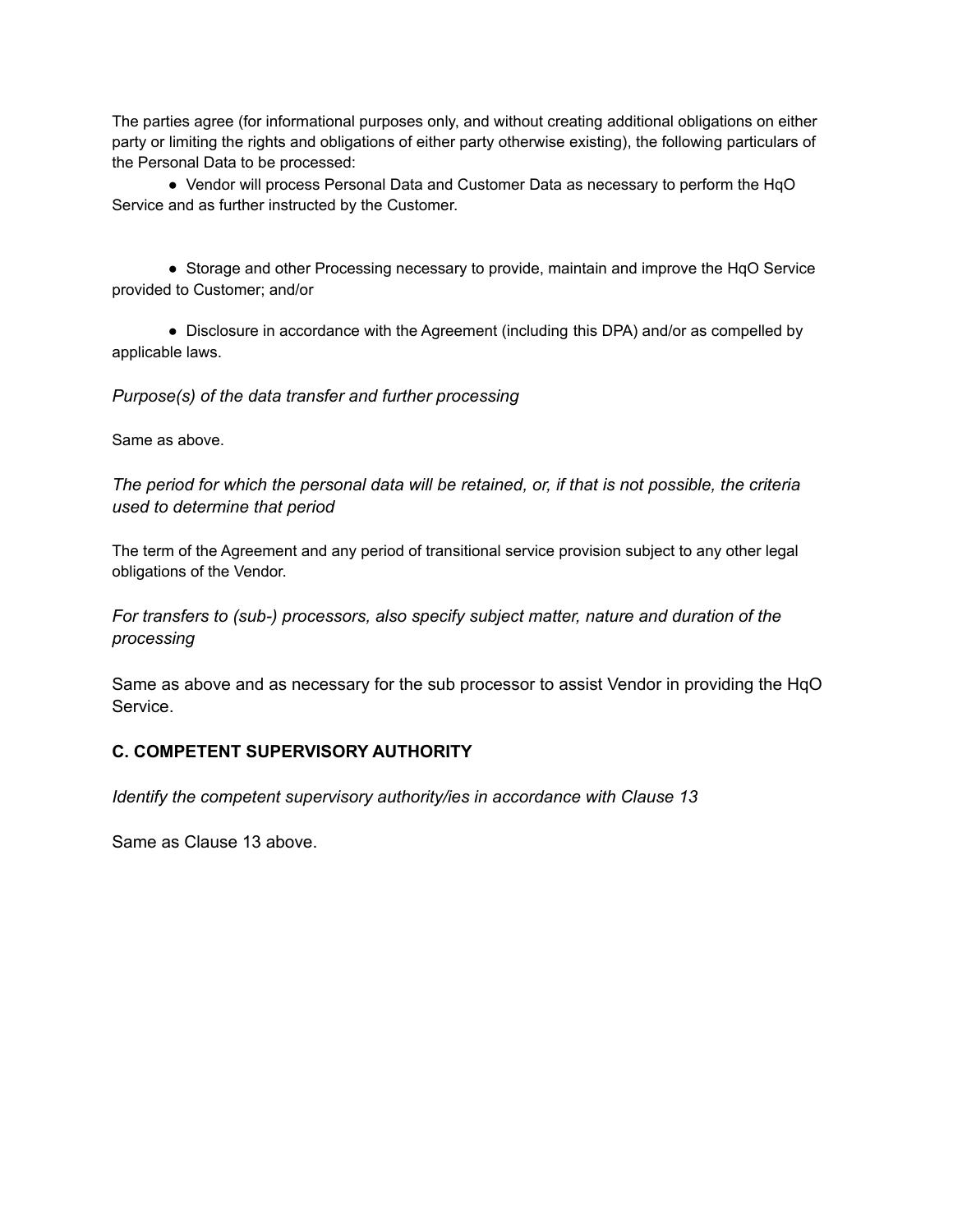# **ANNEX II - TECHNICAL AND ORGANIZATIONAL MEASURES INCLUDING TECHNICAL AND ORGANIZATIONAL MEASURES TO ENSURE THE SECURITY OF THE DATA**

See https://www.hqo.com/security-practices/ for a description of HqO's technical and organizational measures. HqO will maintain technical and organizational measures that are at least as robust as those contained herein throughout the course of providing the HqO Service to Customer.

### **Schedule B**

| Subcontractor | <b>Service Provided</b>                                                                                                                                                                                                                                                                                    | <b>Location of Processing</b> |
|---------------|------------------------------------------------------------------------------------------------------------------------------------------------------------------------------------------------------------------------------------------------------------------------------------------------------------|-------------------------------|
| <b>AWS</b>    | AWS is our hosting environment<br>and our user database is stored<br>in RDS (Amazon<br>Aurora/MySQL). All user data is<br>stored in AWS. All of our AWS<br>services are hosted on a<br>production VPC and are<br>inaccessible to any traffic<br>directly.                                                  | United States, EU             |
| <b>Stripe</b> | Stripe is our payment processor.<br>This affects any user who uses<br>our Order Ahead functionality<br>and enters their payment<br>information into the Stripe SDK.                                                                                                                                        | United States, EU             |
| <b>Braze</b>  | Braze will send push<br>notifications and emails to users,<br>and store a user's full name and<br>email address.                                                                                                                                                                                           | United States, EU             |
| LaunchDarkly  | LaunchDarkly is used to A/B test<br>features in our web dashboard<br>(aka the "admin panel"). Access<br>to the web dashboard is limited<br>to a handful of customers per<br>property. This is generally a very<br>small subset of users.<br>LaunchDarkly receives a user's<br>full name and email address. | <b>United States</b>          |
| Looker        | Looker is a business intelligence<br>software and big data analytics<br>platform that we use to make<br>sense of our usage analytics<br>data.                                                                                                                                                              | United States, EU             |
| Spreedly      | Spreedly is our tokenizer<br>solution for payment<br>processing. This affects any                                                                                                                                                                                                                          | United States, EU             |